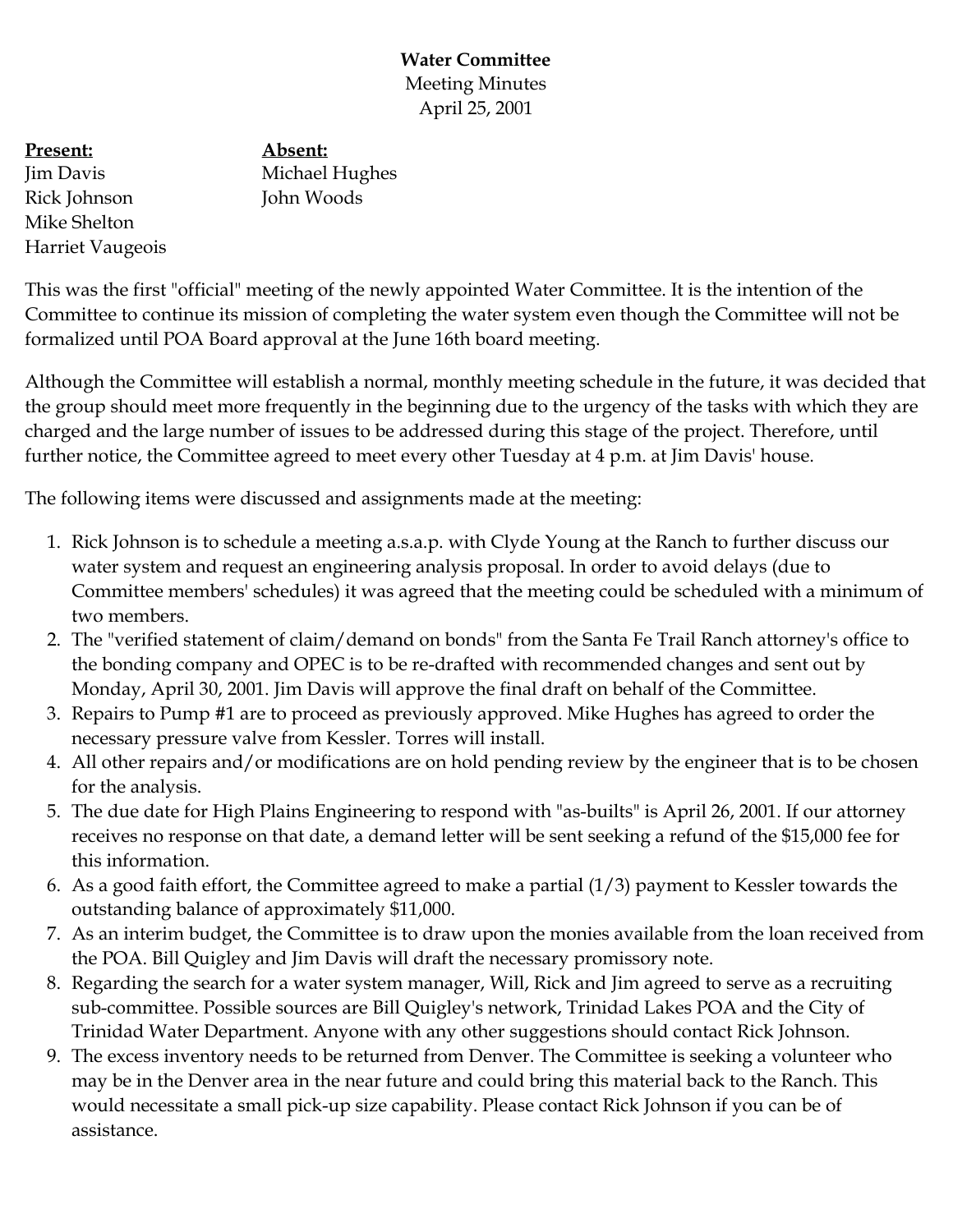## **Water Committee** Meeting Minutes May 1, 2001

**Present:** Jim Davis Rick Johnson Mike Shelton Harriet Vaugeois

**Absent:** Michael Hughes Will Potter John Woods

Rick, Jim and Harriet met just prior to the committee meeting with Clyde Young and Scot Burbidge of the Clyde Young and Company consulting engineer group from Pueblo. Clyde was brought up to date on the status of the Santa Fe Trail Ranch water system and was given a tour of the Ranch including a look at our pump stations and water tanks. Clyde requested a list of information on the history and design of the system he would need to develop a proposal for an engineering analysis. Rick and Jim are in the process of compiling this information and will forward it to Clyde as soon as possible.

Mike Shelton agreed to take responsibility for coordinating the return of the excess parts inventory from Denver.

The promissory note and modifications to the draft bond letter will be completed by Friday, May 4th.

Rick reported on his telephone conversation with Bill Schafer who is interested in the water system manager position. Bill will be asked to forward his resume of qualifications before a face-to-face meeting. In addition to Bill, one other candidate has been identified and Rick will have a preliminary conversation with that person in the next week.

It does not appear that the Pump one part has been ordered. Jim Davis agreed to take care of this when he contacts Kessler regarding the partial payment decision.

Vern Jaschke has been in contact with Rick and reported that he is almost finished with the "as built" drawings. He indicated that they would be ready for pick up on Monday, May 7th. Rick will forward this information to our attorney's office.

The next scheduled meeting is **Tuesday, May 15th at 4:00 p.m. at Jim Davis' house.**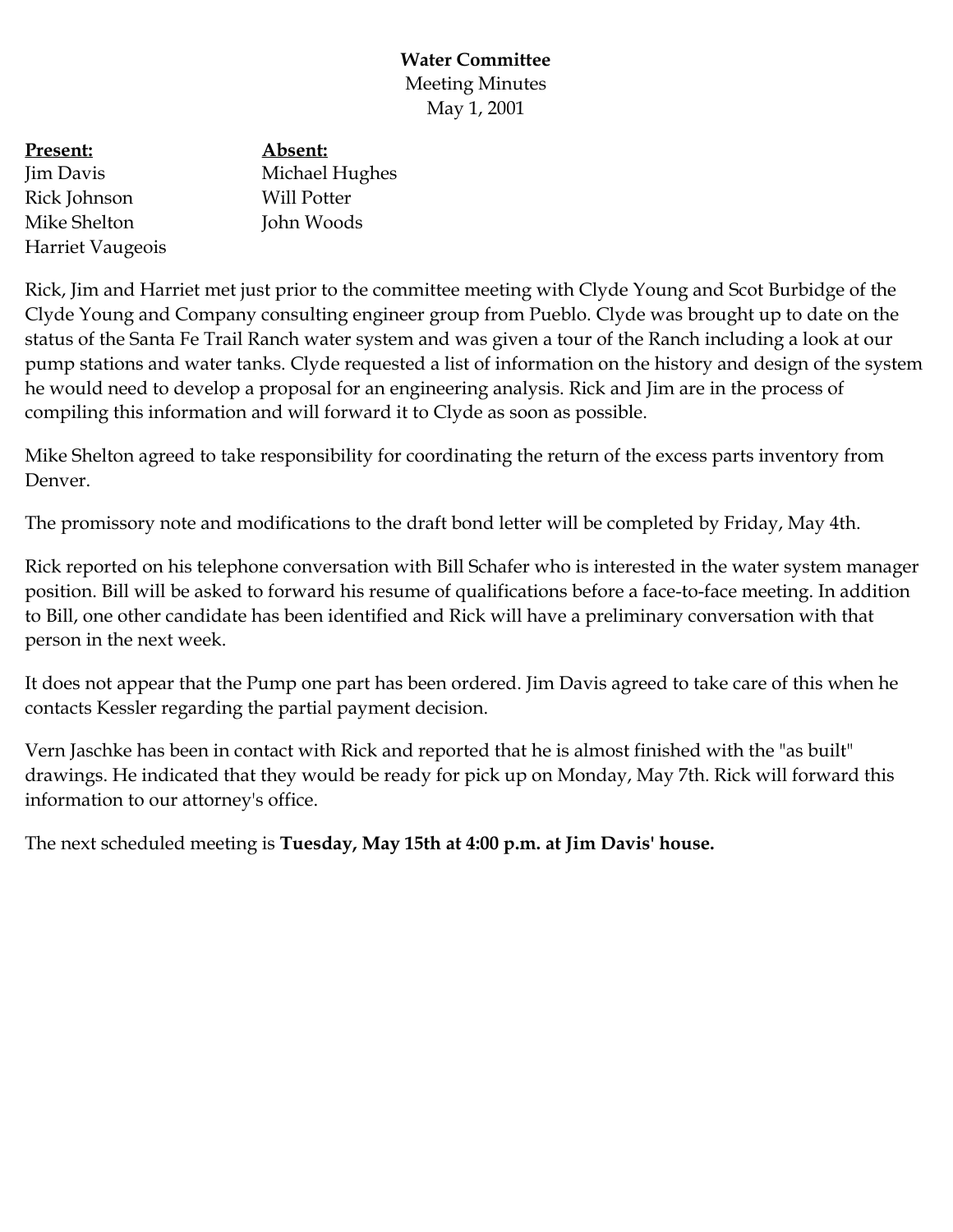## **Water Committee** Meeting Minutes May 15, 2001

**Present:** Jim Davis Rick Johnson Mike Shelton Harriet Vaugeois **Absent:** Michael Hughes Will Potter John Woods

The meeting was opened with an update on the status of several assignments and follow-up items from the May 1st meeting. Highlights are:

- The valve for completing repairs to pump one was ordered by pump contractor Kessler. He also indicated that he is standing by to be present when the system starts up.
- Vern Jaschke, system engineer, delivered what, in his opinion, are the "as-built" drawings. These will be checked for accuracy before being accepted as meeting our contract with him. Mr. Jaschke also expressed willingness to work with us through needed repairs and system start-up.
- On Tuesday Jim Davis received a call from Don Canella of OPEC. Don said he had received a copy of our letter to the bonding company and that the bonding company had requested a written response from OPEC. He expressed an interest in finishing the water system without either parties involving any legal expense. Jim and Don discussed OPEC's remaining responsibilities on the project, with particular emphasis on the repair of trench sinking. Jim referenced Michael's repeated e-mails to OPEC in which those trench sinks were identified. Jim also told him of the imminent start of road grading and suggested he contact Matt Ciarlo to discuss a combined working arrangement. Don voiced his recognition of OPEC's responsibility and said he has been waiting for instruction. Jim reminded him that he has been in possession of the trench information for months which is one of the reasons our attorney initiated action with the bonding company.
- Jim Davis is waiting for a return call from our attorneys to see if they have communicated with or received any insight from the bonding company.
- The two potential candidates for the water system manager position have submitted resumes, remain interested, and were asked to stand by until the appropriate time for an interview with the committee.
- Clyde Young and Associates forwarded their proposal to perform an engineering analysis of the Santa Fe Trail Ranch water system. Their approach would provide the following services:
	- 1. Prepare computer model of the Santa Fe Trail Ranch water distribution system
	- 2. Model several loading scenarios to determine effectiveness of existing system
	- 3. Prepare report with modeling results, conclusions and recommendations
	- 4. Make available professional services for bringing the system into operation

Clyde Young was recommended by Colorado Rural Water Association and brings a wealth of practical experience to this project.

Completion of pump 1 repairs will proceed as soon as the needed valve arrives, and evaluation of outside engineering analyses and operations manager applicants will proceed as per the response and advice of the bonding company.

The next scheduled meeting is **Tuesday, May 29th 4:00 p.m.** at Jim Davis' house.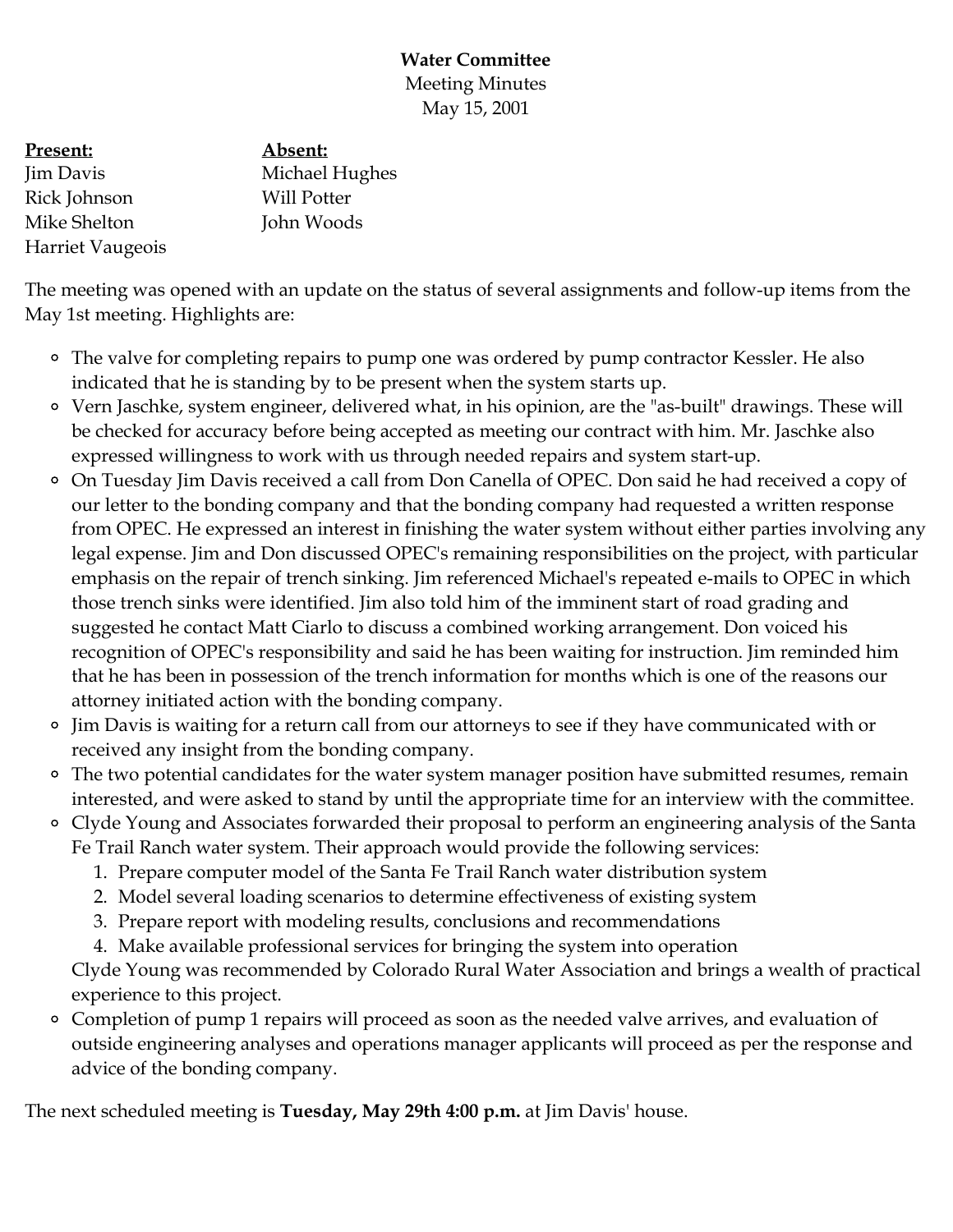**Water Committee** Meeting Minutes May 29, 2001

**Present:** Jim Davis Rick Johnson Will Potter Harriet Vaugeois

**Absent:** Mike Shelton John Woods

Rick reported on a follow-up meeting with Vern Jaschke concerning questions about the "as-built" drawings. At the meeting, Vern reiterated his willingness to participate in overseeing the start-up of the system after repairs to Pump #1 are completed.

Rick reported that Kesler confirmed the order of the replacement valve for Pump #1 and acknowledged receipt of his partial payment.

It was agreed that the committee would contact the bonding company or OPEC directly as a follow up to the letter from our attorney. This discussion will focus on the urgency of trench sink repairs to the roads and OPEC's plan to begin leak testing in under the supervision of our representative.

The next scheduled meeting is for **Tuesday, June 12th 4:00 p.m.** at Jim Davis' home.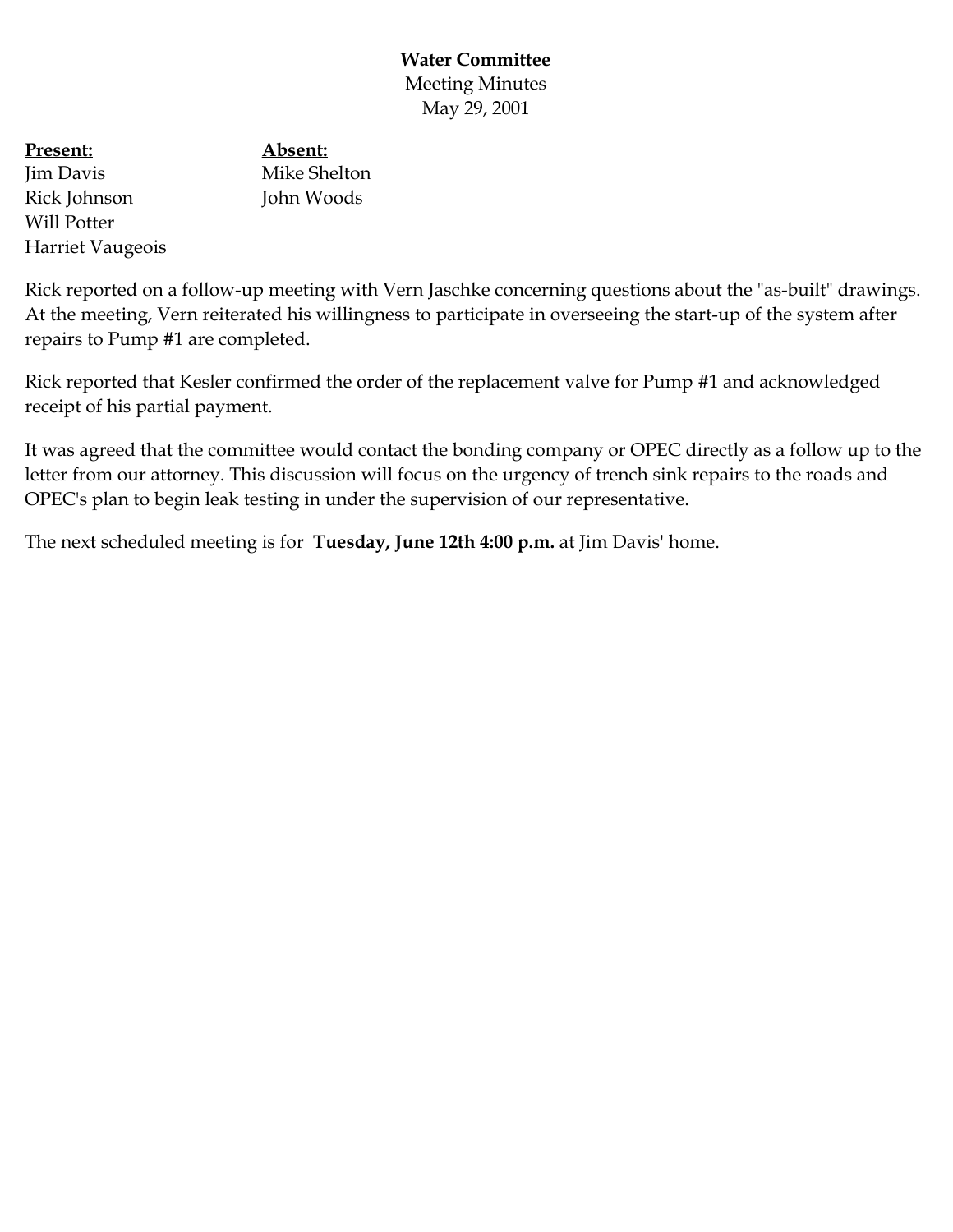# **Water Committee**

Meeting Minutes June 13 and 15, 2001

# **Present:**

Jim Davis Rick Johnson Will Potter Mike Shelton John Woods Harriet Vaugeois

# **Also Present on the 15th:**

Don Canella Vern Jaschke Dave Olson

This Committee met on Wednesday, June 13th to plan for the meeting on Friday, June 15th. The following are the results of the meeting on the 15th.

Jaschke presented a document outlining his recommended protocol and requisite data for the completion of leak detection and repair of leaks in the water system to get us to the point of sanitization and testing for approval for use. He also presented a suggested method for measuring the amount of storage tank leakage to enhance the process. Jaschke's plan calls for testing of 5,000 to 8,000 or more feet of pipeline at a time, adjusted for existing positions of valves. The first step is to run the pumps and fill tank #1. Then fill each of the other two tanks at least half full.

From the data provided by Vern, OPEC would be held accountable for the AWWA allowable leakage rate targeted at 1,277 gallons per day, based on the size and amounts of pipe used in our system. It was suggested that the actual allowable leakage rate might be adjusted upward to reflect the demographics and topography of our system versus a typical municipal system.

The following priority outline was established:

- 1. Replace the broken valve in pump #1 so the pumps can be operated. The part has arrived and will be installed ASAP. In his role as the project engineer, Jaschke will sign off on the repairs to pump #1.
- 2. Fill the tanks half way by manually operating the pumps. Jaschke says we should not attempt to test the automatic operation of the pump system until all major leaks are determined and fixed. Pump #1 will be turned on manually and then pumps #2, 3 and 4 will work "semi-automatically" by design. Since tank #2 ended up sitting a little lower than it should have, it needs to be filled at least half way for tank #3 to begin filling.
- 3. Start checking for leaks. Begin by the line from the City tap to pump #1, then the balance of the line from pump #1 to tank #1. Once that is done with satisfactory results, the lines from the three tanks can be checked, beginning with the main line connecting the tanks. This must be done very methodically. Jaschke will illustrate on a map, using color-coding, the sequence in which the lines from each tank are to be tested. John Woods reported that Tom Stephens had set up such a schedule and Jaschke will review it when designing his schedule. It was noted that from pump #4 to tank #1 there are three or four feeder lies that must be isolated to complete the test of the main line to tank #1.

OPEC will return on June 27th to begin work. OPEC will send two qualified people that Jaschke will orient to the protocol. OPEC will be responsible for testing, leak detection and fixing of the leaks. Jaschke will approve the final test results of the system. OPEC will document all work done on the pipelines. On the lines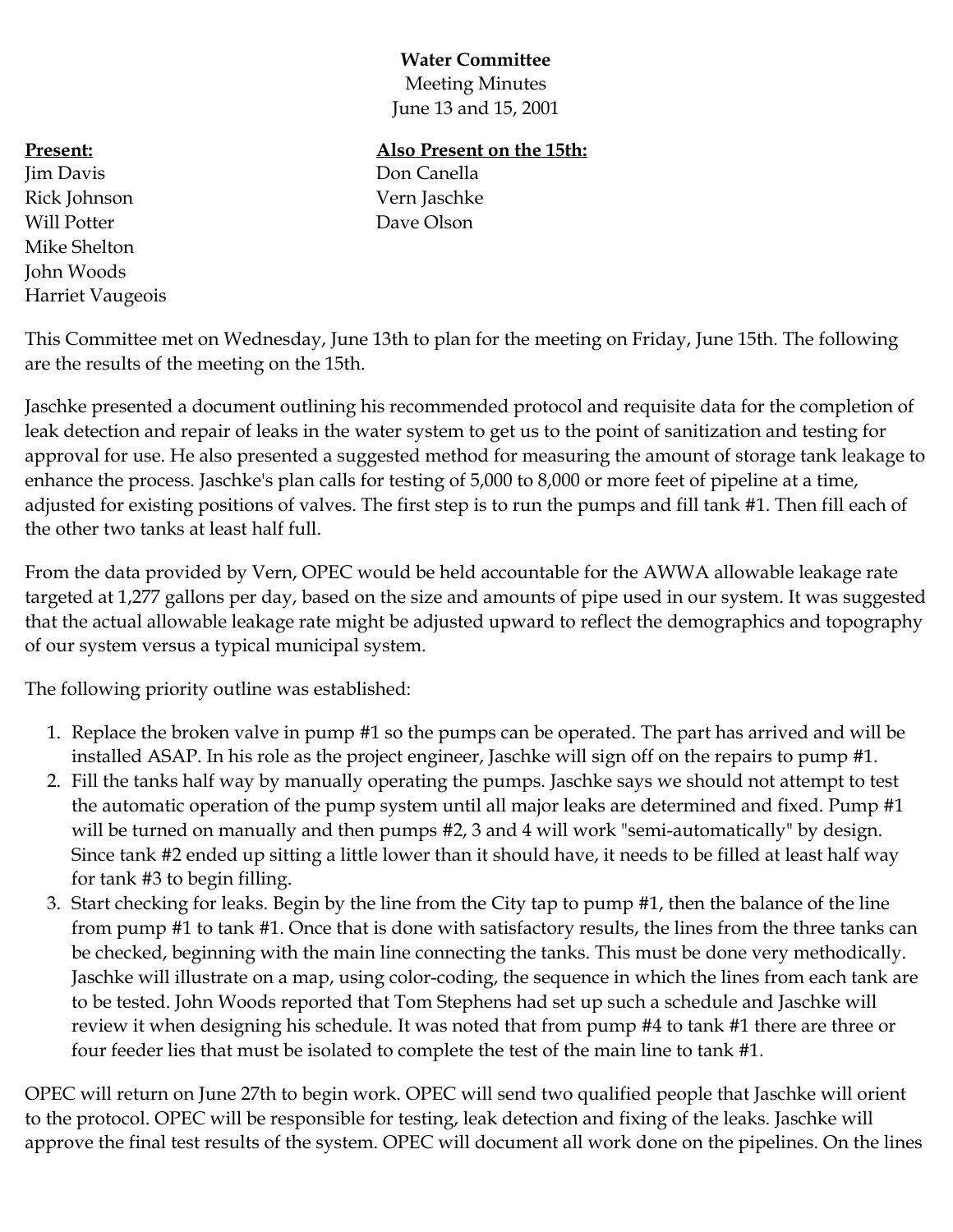from tank #1, Canella proposed filling all the lines feeding from it because most of the testing of those lines has already been completed and major leaks fixed. OPEC will then test the leak rate and if it is not in the allowable rate, they will go back and test the lines individually, according to Jaschke's designated schedule for that tank. This proposal was acceptable to Jaschke and the Committee. Lines from tanks #2 and #3 will be tested individually according to Jaschke's protocol.

The question of adding additional strainers and gate valves was raised. Jaschke responded that if his protocol for fully flushing the lines is followed as a preliminary to the testing process neither item is required to complete the job.

Canella then expressed his concerns about the security of the system. He does not want access to the process in "too many hands". It was determined that four specific areas need to be secured with restricted access. The hydrants, pump boxes, tank hatches and seatrain storage units will have their current locks replaced by OPEC and the access will be turned over to the Water Committee after the work is completed. During the process, only OPEC, Jaschke and the Water Committee observer will share access.

Jaschke made two closing observations: First, we need to be conscious of how much water we are using in this work so we are not wasteful of water or money; second, he advised exploring the opportunity of getting approval to allow household taps to be hooked up as each segment of the system is checked and approved. That would begin continuous flow of water through the system and help cover water costs. The Committee will determine if the Health Department allows such a concept.

The subject turned to roads and trench sinkings from the construction. Canella stated that he had talked to Cairlo Excavating (the POA road maintenance contractor) and they are about to enter discussions on an agreement between them. Canella stated that OPEC is willing and prepared to pay Cairlo a monthly fee to cover OPEC's contractual obligation under the terms of the construction contract to repair trench sinkage now and for the term of the warranty period. Canella also said that upon his return to his office, he would see that the reimbursement for road material expenses incurred by the POA last year would be paid. As the Metro District invoiced OPEC, they will pay the Metro District and Metro will, in turn, reimburse the POA.

Davis will send a letter summarizing the meeting results to OPEC with a copy to the bonding company.

The next regularly scheduled Water Committee meeting is **June 26th at 4:00 p.m. at Davis'**. This meeting will be used to prepare for the "kick off" meeting with OPEC and Jaschke on **June 27th at 10:00 a.m. at Johnson's**. Jaschke will have the map of the system outlining the testing protocol available on June 27th.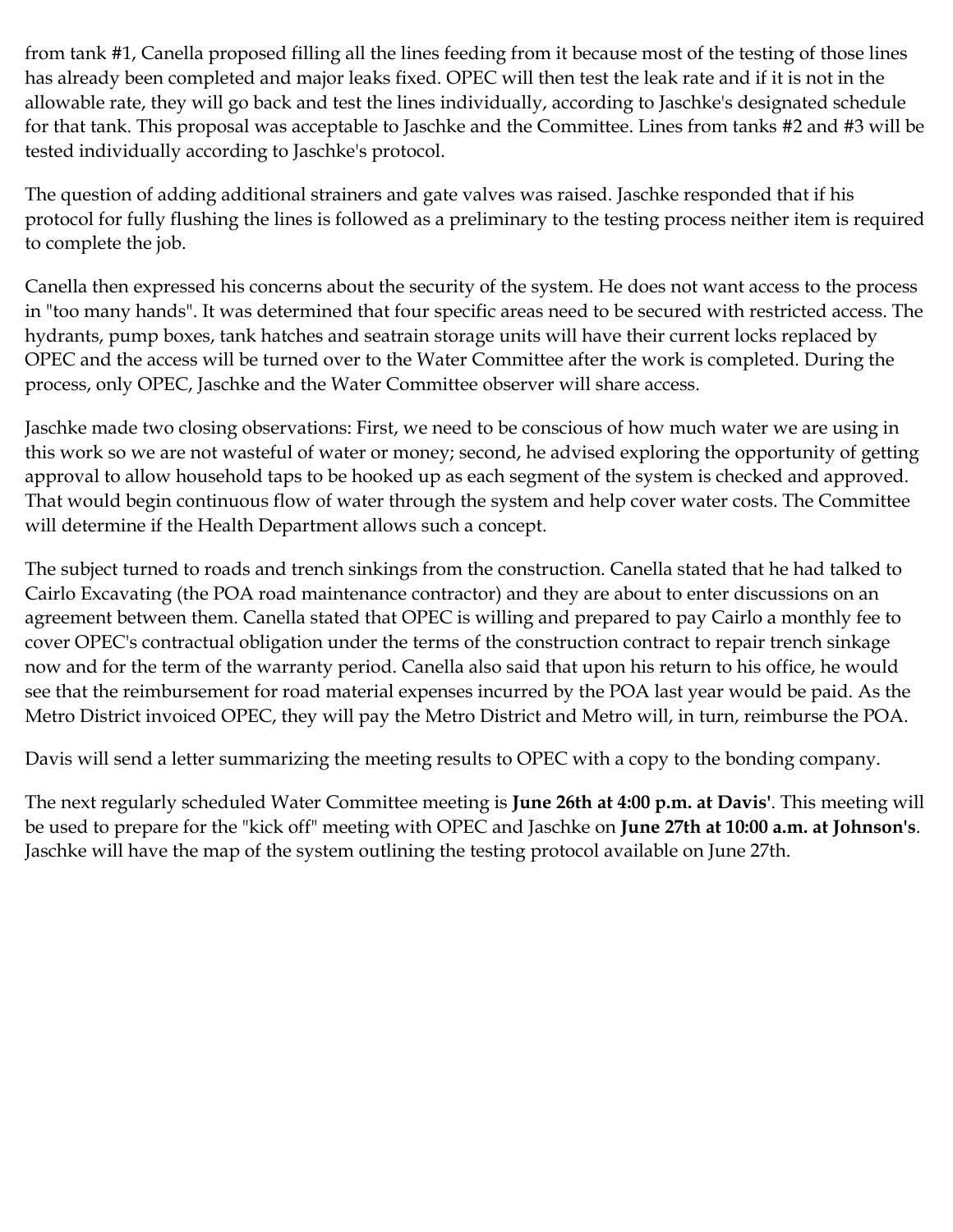## **Water Committee** Meeting Minutes June 27, 2001

**Present:** Jim Davis Rick Johnson Will Potter Mike Shelton John Woods Harriet Vaugeois **Also Present:** Don Canella Vern Jaschke Dave Olson **Absent:** Mike Shelton

Dave Olson formally accepted the role of water system manager during this period of start-up and testing. He will work with both Vern Jaschke and the OPEC representatives. Details on compensation will be finalized in the next week or so.

In an effort to keep Kesler informed of developments with the water system, Rick agreed to forward him copies of our recent "letter of understanding" to OPEC.

Don Canella of OPEC was concerned about the exact date that the warranty begins on road repairs. The Committee agreed to respond to OPEC promptly after a review of the contract or other documentation to verify this date.

Also, Don indicated that it was important from OPEC's perspective that the Metro District "clear the air" on any old claims regarding OPEC work prior to commencing with leak detection and repairs. Jim Davis indicated that a letter would be forwarded to this effect.

The issue of who is responsible for the cost of water during the leak detection and repair process was raised. After a short discussion, it became apparent that this was unclear and that the parties should refer to the original contract to make this determination. This review will be completed prior to the next meeting.

Rick reported that the repairs to Pump #1 were completed. Vern then reviewed his updated protocol for the completion of leak detection and repair of leaks in the water system to get us to the point of sanitization and testing for approval for use. Vern also indicated that he would test and adjust all PRV's as OPEC checks the lines.

OPEC set the date of Monday, July 9th at 9 a.m. for the start of their work. Vern, Dave Olson and members of the Water Committee will be on site also.

The next meeting of the Committee will be on **July 12, 2001 at 10:30 a.m.** at the Johnson's guesthouse followed by a lunch meeting at **11:30 a.m.** with OPEC and Vern to discuss progress of the testing process and follow-up on other business. The regularly scheduled meeting of the Water Committee on **July 10th has been cancelled**.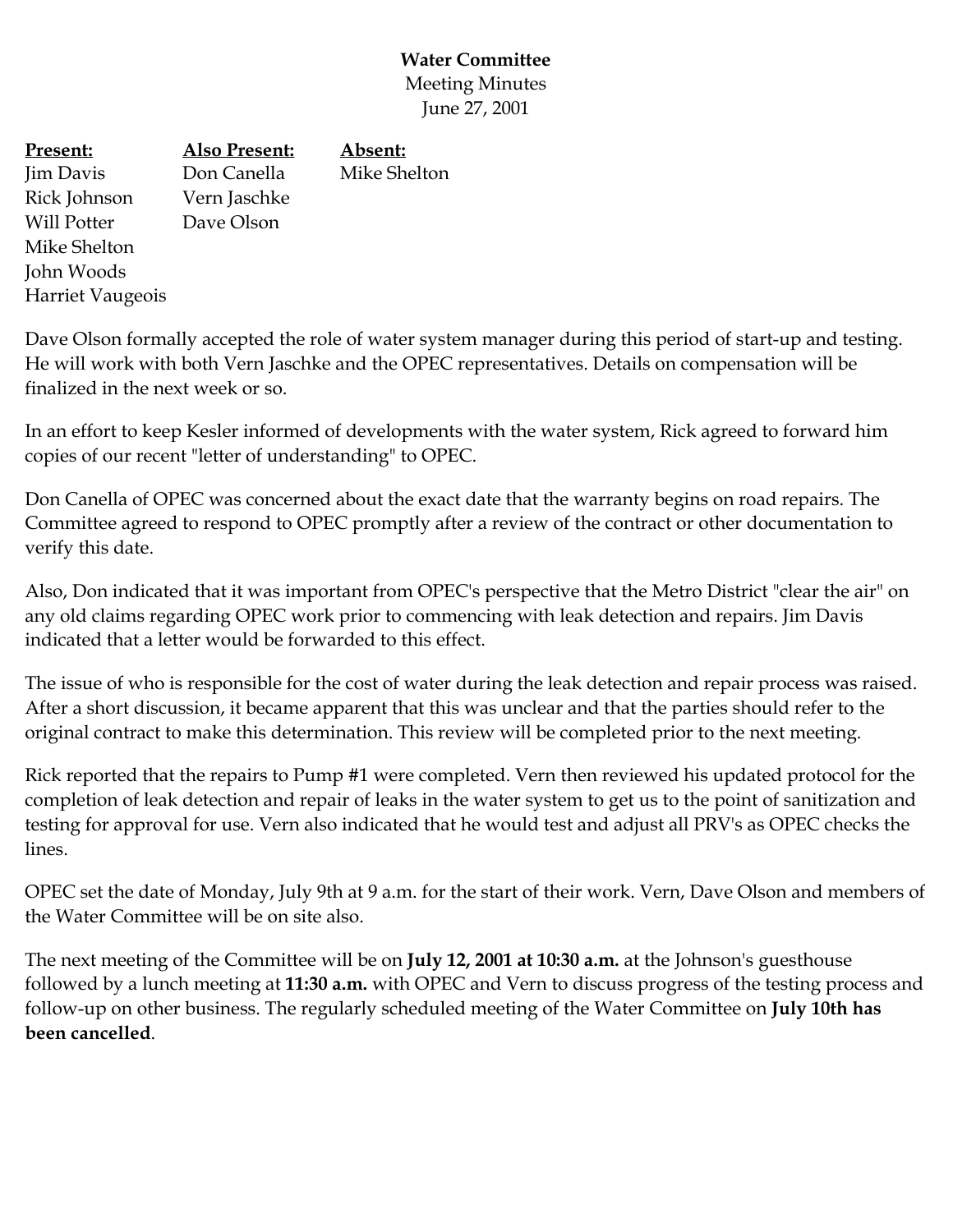# **Water Committee** Meeting Minutes July 12, 2001

| <u>Present:</u>         | <b>Also Present:</b> | Absent:    |
|-------------------------|----------------------|------------|
| Jim Davis               | Dave Olson           | John Woods |
| Rick Johnson            |                      |            |
| Will Potter             |                      |            |
| Mike Shelton            |                      |            |
| <b>Harriet Vaugeois</b> |                      |            |

Rick Johnson opened the meeting with a brief summary of the meeting with OPEC on July 9, 2001. The key topics discussed at meeting include:

- OPEC hiring of Michael Hughes as their project manager to oversee the completion of the Santa Fe Trail Ranch water system
- OPEC agreed to follow the protocol developed by Vern Jaschke
- Agreement was reached that the road warranty period began on June 12, 2000
- The issue of which party covers the cost of water during testing and repair is not clear in the original contract and will be resolved at or before our next meeting
- Fluid Automation Systems (Kesler) will be asked to OK the operation of the pumps by OPEC during the testing period
- As built drawings will be made available to OPEC
- PRV adjustments will be made by OPEC and the Santa Fe Trail Ranch water system manager under the direction of Vern
- The Santa Fe Trail Ranch will be responsible for the cost of miscellaneous parts
- An on-going meeting schedule will be established after work has began

Rick then presented a draft of the duties to be performed by the water system manager, which was approved by the Committee.

Jim Davis presented a "completion agreement" proposed by OPEC through Mike Hughes and indicated he will forward this to our attorney for review and comment. This information also addresses the issue of water costs during the testing and sign-off process.

Rick stated his opinion that every effort should be made to retain the services of Vern Jaschke to guide us through OPEC's operation. However Vern has raised an issue of a previous financial obligation that must be resolved. Rick will arrange for a meeting with Vern and members of the Metro District Board to resolve this matter as well as clarifying and documenting the precise role that Vern would play.

The next meeting of this committee will be announced.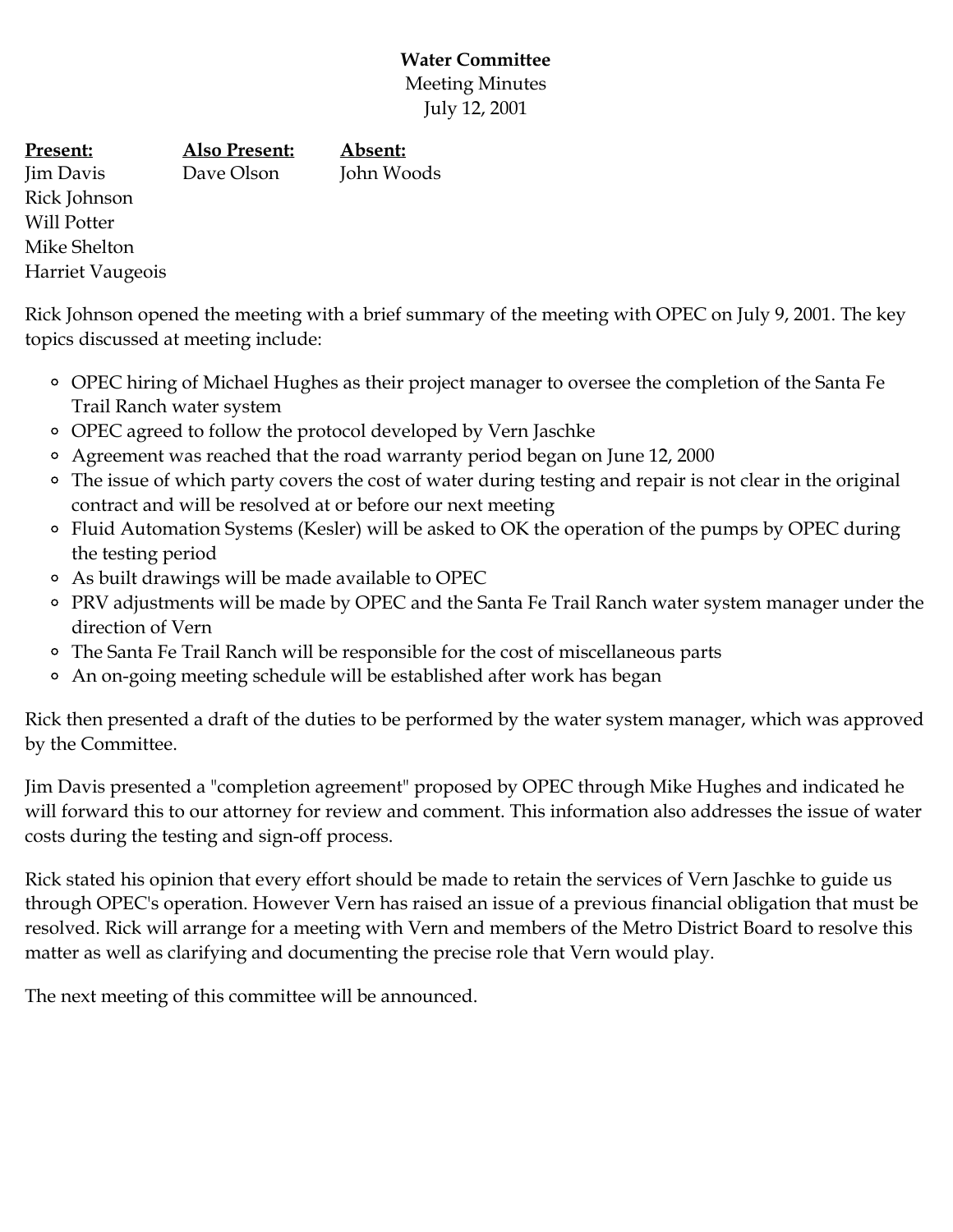#### **Water Committee** Meeting Minutes

July 27, 2001

**Present:** Jim Davis Will Potter Mike Shelton Harriet Vaugeois John Woods **Also Present:** Michael Hughes Vern Jaschke Dave Olson

**Absent:** Don Canella of OPEC Rick Johnson

# **Agenda, Reports, Discussions, Action Plans**

#### **I. System testing progress report**

Dave and Michael have deemed that the line from the Holiday Inn to pump station #1 is sufficiently free of leaks to meet Colorado Rural Water Assn standards, based on data from system gauges. Vern is concerned that the Trinidad meter might not be providing an accurate reading. This issue must be resolved before the first section of pipe is accepted.

OPEC brought in an expert to test the quality of the water in the line from the Holiday Inn to pump #1. OPEC rep. Michael Hughes, POA Water Manager-in-training Dave Olson, and System Engineer Vern Jaschke worked for some time to get water flowing through the system to complete leak testing up to tank #1 and to provide for the sanitization test. Although the pump appeared to be working properly, air locked in the line prevented water from flowing through the pump and on into the system. This problem will be addressed Mon. at 2 pm when Michael, Dave, and Vern meet again. The sanitization report taken on a small amount of water indicated that bacteria are currently present in the line.

Jim Davis will contact Jim Fernandez of the Trinidad Water Dept. to discuss the possibility of a faulty backflow preventer in the Trinidad system and also to suggest that water might need testing in the Trinidad line going to the Holiday Inn.

In preparation for Monday's work on moving water into the SFTR lines, Michael and Rick will come prepared to take whatever actions are necessary, including change order forms and parts.

## **II. Installation of valves and meters in tanks**

Vern has agreed to OPEC's suggestion of adding meters in all three tanks during the testing process. Existing incoming valves will be used. Tapping saddles will be added to each side of the existing valves and a minimum sized meter will be installed to monitor water loss and prevent huge losses of water during the testing phase.

Michael has emptied tank 1 for the installation of the above meter. Water was let out into all lines connected to Tank one which has had the dual advantage of allowing for leak testing in those lines.

Michael will install the first meter this weekend. Meters and installation parts have been purchased and will be paid through the Metro fund.

## **III. Meeting with Rural Water Association rep**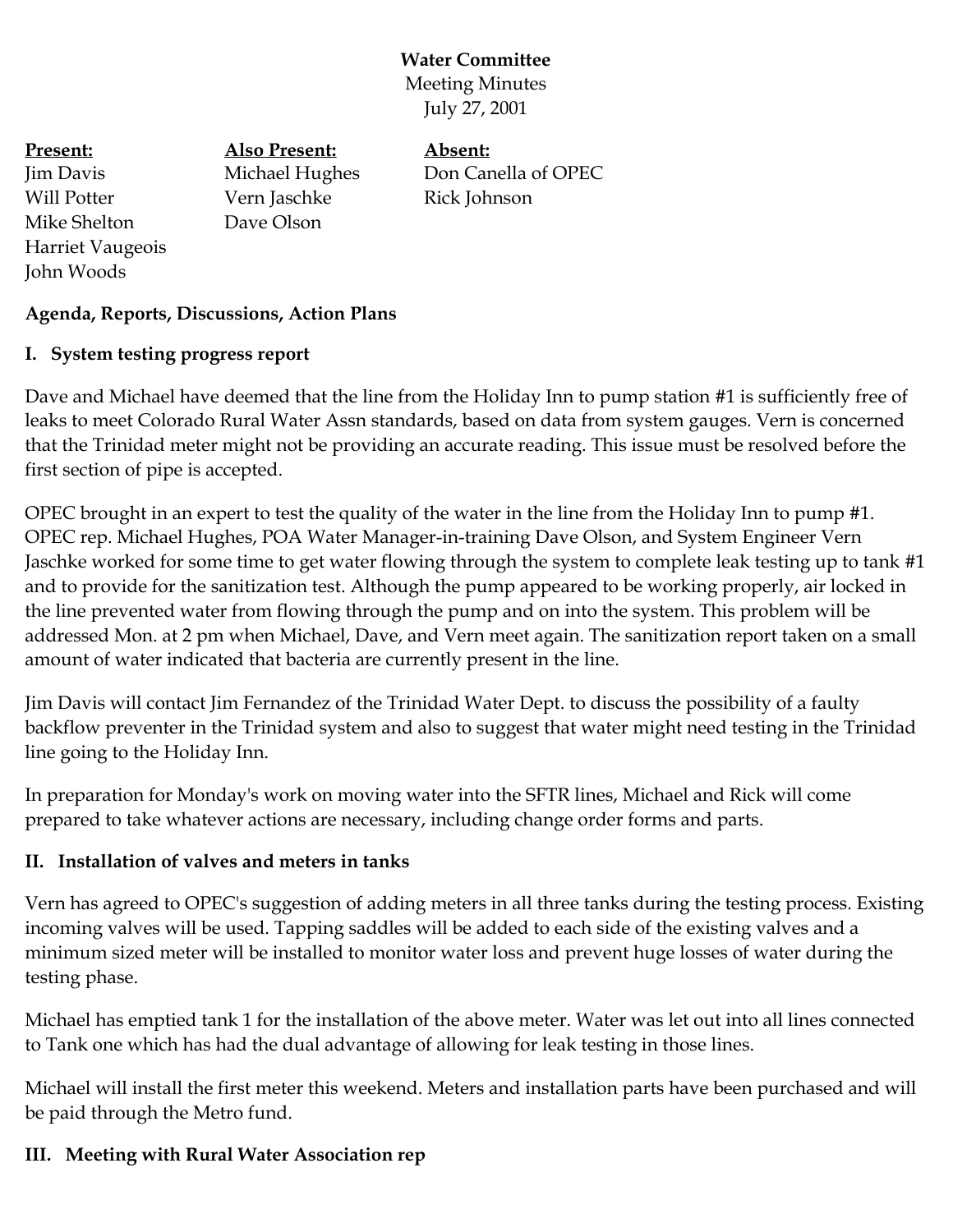Three important results from the meeting:

- 1. Some type of filter should be installed before each pump
- 2. The State Health Dept should be involved in the sanitization process in an advisory capacity as soon as possible
- 3. Sanitizing the system could be a fairly simple process despite the length of time the system has been idle

# **IV. Confirm roles in testing and sign-off protocol**

System testing remains as agreed upon in prior meetings:

- 1. System will be filled in sections, tested for leaks in sections, repaired as needed by OPEC.
- 2. System will be monitored by Michael Hughes for OPEC and Dave Olson for SFTR. When sections have been tested and deemed in acceptable condition, engineer Vern Jaschke will be contacted for concurrence.
- 3. Ultimate acceptance of the system will be based on total allowable leakage rates and performance, as approved by Vern and outlined in the construction contract.

# **V. Confirm communication process during testing and signing-off**

Dave and Michael will work together during the testing and sanitization phases. Michael will report progress to Don Canella and Dave will report same to Rick Johnson. Vern will be involved as much as possible in all testing, recording, and sanitization stages. At all times, Rick, Don, and Vern will be included in all system-related communications. Rick will keep David Kesler and the bonding company apprised of all system-related activities.

## **VI. Other items**

All parties agree that a detailed Completion Agreement Plan must be written and signed by all parties and on file at Quigley's office. This document has been initiated by OPEC via Michael Hughes and has been reviewed by SFTR attorney to insure that the original contract is maintained. Jim Davis will present a revised Completion Agreement within the next couple of days. This document will include decisions concerning use and payment for water, definition of "allowable leakage rates," date of roads sign-off, protocol for leak testing, standards for sanitization as established by the Colorado Department of Health, waiver of all past grievances on record between OPEC and SFTR Metro District, protocol for final acceptance of system.

Rick will ask Vern to keep Kesler informed about potential changes necessary to purge air in the lines prior to pump #1.

A Change Order will be created to address the addition of meters in water tanks.

Jim will discuss with Jim Fernandez the appropriate connection with the state Health Department at this stage of the system development.

Will will send a Meeting Follow-up letter to Don Canella with a copy to the bonding company.

**Next meeting:** Will be scheduled once the action items above have been facilitated.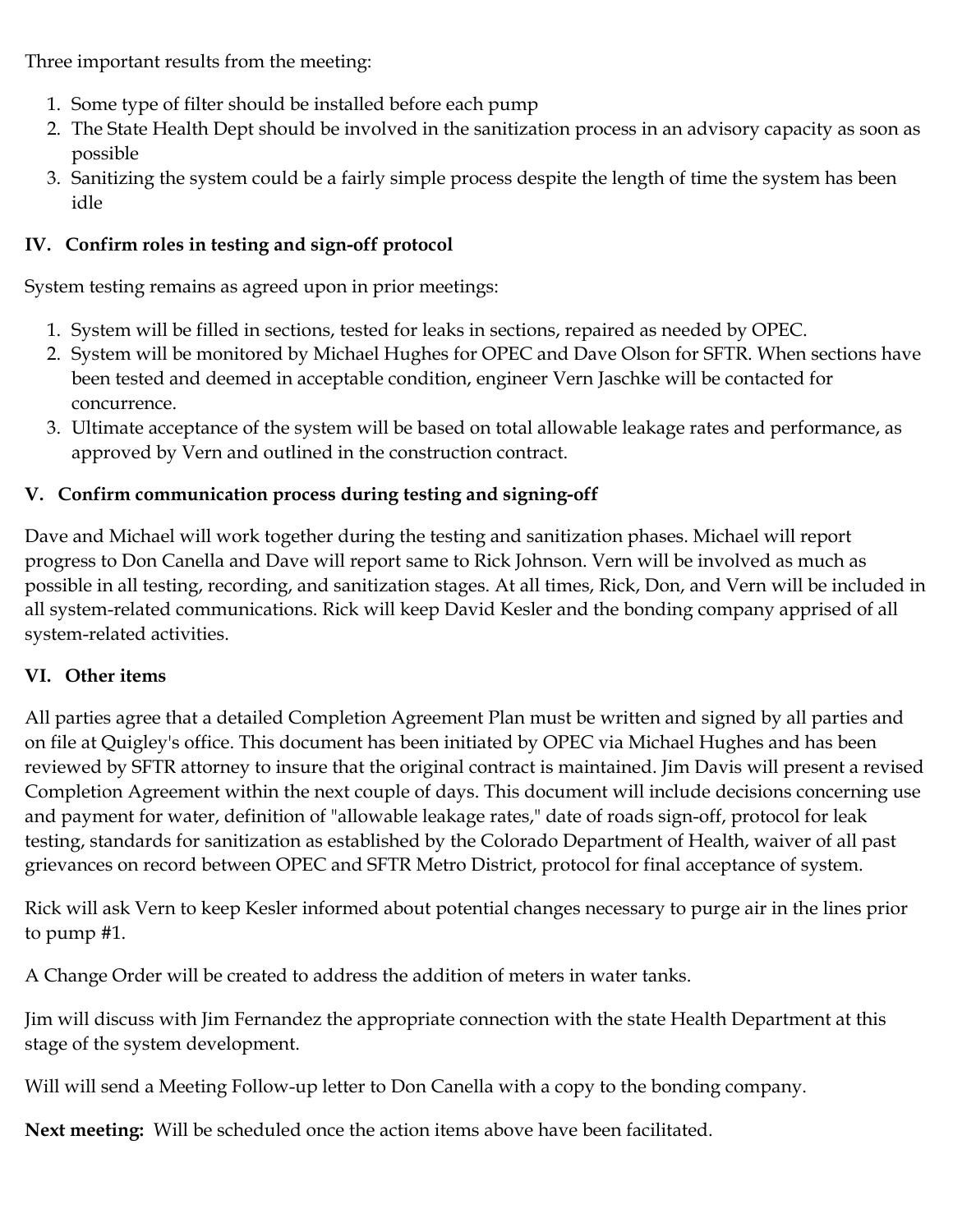## **Water Committee** Meeting Minutes August 10, 2001

| <b>Present:</b>         | <b>Also Present:</b> | Absent:   |
|-------------------------|----------------------|-----------|
| Rick Johnson            | Don Cannella         | Jim Davis |
| Will Potter             | Michael Hughes       |           |
| Mike Shelton            | Dave Olson           |           |
| <b>Harriet Vaugeois</b> |                      |           |
| John Woods              |                      |           |

This joint meeting between the Water Committee and OPEC was held with the goal to discuss the draft "Completion Agreement". This document was originally proposed and drafted by Michael Hughes on OPEC's behalf and was designed to address the steps to be taken for the completion of the water system, to establish certain facts not specifically addressed in the original contract, and to outline the protocol and responsibilities of each party in carrying out the steps in the completion of the system.

Rick Johnson began the meeting with a request of OPEC to respond to the most recent draft of this agreement and to inform the Committee of the issues the group needs to resolve in order to keep the momentum going towards completion of the system. Don Cannella stated that he saw major problems with the most recent agreement draft and feels that the only solution for OPEC at this point is to go to arbitration as called for under the contract.

Rick Johnson asked where the problems are in the proposed completion agreement. Don Cannella responded by stating that there are two major problems: one is the leakage rate, and the second is the sanitization.

Don Cannella stated that the 1200 gallons per day leakage rate cannot be obtained. He also stated that 8000 gallons per day is obtainable, but not much less. He reiterated that the problem have been caused by the system sitting so long with no water pressure. Harriet Vaugeois restated that the proposed completion agreement sets the leakage rate at 1509 per day as a modified AWWA standard. She asked what leakage rate would be reasonable for OPEC. Mr. Cannella stated that he feels uncomfortable with establishing a specific rate.

Harriet Vaugeois read Article 13.5 of the contract about the sanitization of the system which reads that the contractor should pay for sanitization of the completed system and obtain certification from the Health Department. Don Cannella stated that this was correct 1-1/2 years ago, but because of inactivity he no longer has responsibility. John Woods remarked that the leaks were present at the time of initial installation and that we still have no certificate from the Health Department.

Michael Hughes noted that the contract was completed 1-1/2 years ago. The engineer was notified. The POA should have to pay for the certification. John Woods pointed out that the contract was not complete without a Health Department certification. Don Cannella stated that he never obtained the certificate from the Health Department and that the job was completed. "I will not talk about the contract anymore without an attorney." Michael stated that OPEC had completed the sanitization according to the AWWA standard during initial construction.

Harriet Vaugeois read from AWWA Standard C651 that states that standards are set through final flushing, bacteriological testing, redisinfection, final connections to existing mains, and disinfection procedures when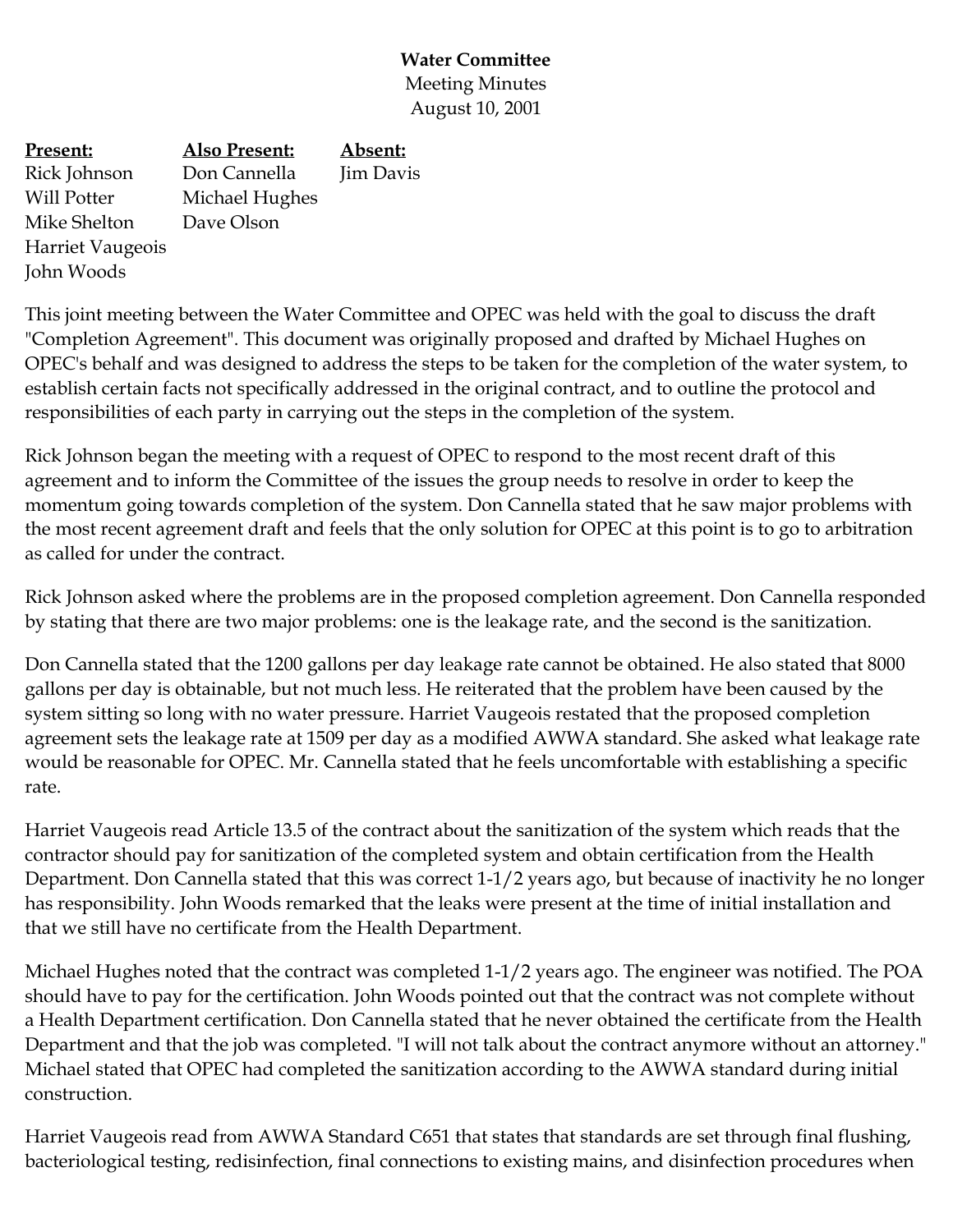cutting into or repairing existing mains.

Rick Johnson stated that he wanted to see the problems resolved and asked if there was any way to continue with the project while we continue to negotiate these two issues. Don Cannella stated what he was willing to do at this point, which is to have Mike Hughes fix the system and get it running but that's all; not be held to any leakage rate or any sanitization standard.

Michael Hughes stated that a leakage rate would be discovered over time. The saddle taps are temporary connections, and that is where the leaks will take place. Mike Shelton asked Don Cannella what he would consider to be an acceptable leakage rate. Don Cannella would not answer the question. Michael Hughes stated that one of the problems is that the contractor did everything that was supposed to be done and the problems are really the POA's.

At this point Don Cannella presented a prepared letter stating OPEC's decision to notify the Santa Fe Trail Ranch POA of a demand for arbitration by OPEC Corporation in accordance with Article 16 of the General Conditions to the Agreement between Owner and Contractor.

The meeting was then adjourned.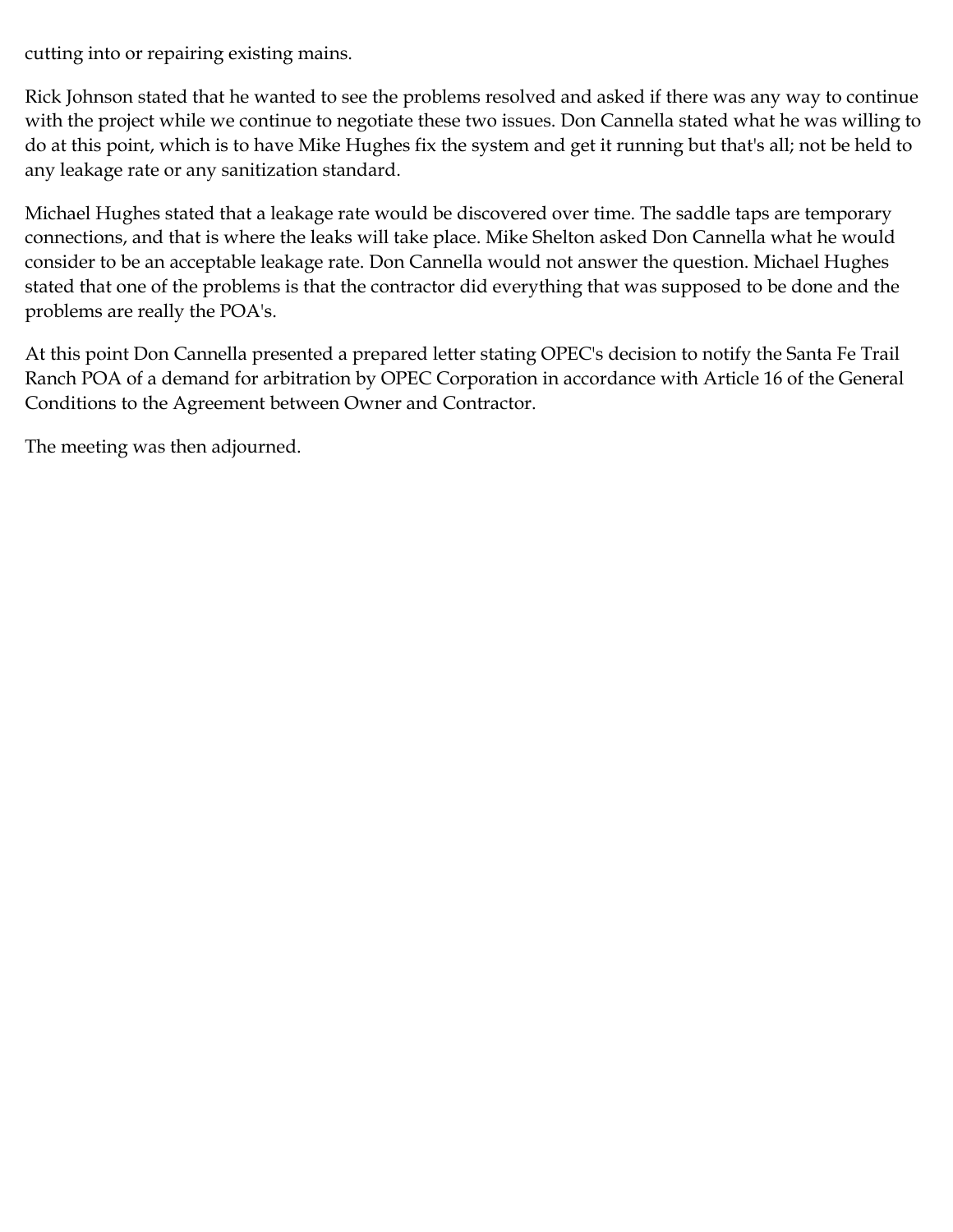### **Water Committee** Meeting Minutes September 2, 2001

| <u>Present:</u>         | Absent:            |
|-------------------------|--------------------|
| Jim Davis               | <b>Will Potter</b> |
| Rick Johnson            | Mike Shelton       |
| <b>Harriet Vaugeois</b> | John Woods         |

Very brief meeting to discuss feedback from attorneys on current work stoppage and actions from OPEC. Calls to the American Arbitration Board indicate OPEC has not filed for arbitration. Learned a lot about the arbitration process. Learned that it is fairly inexpensive initially but can become quite costly if protracted over a long period of time. No way to predict.

Attorney Bob Winter, expert on contract law, has requested a meeting with POA members who have an intimate knowledge of the water system contract and the history of the construction process. Jim Davis will try to put together this information�sharing meeting as soon as he can get all the parties together. The purpose of this in-depth meeting is to provide a clear picture of what forms and types of litigation might be possible and what they would entail for the SFTR property owners.

An initial contact has been made with OPEC's new attorney in Denver.

Established a proposed budget for operating the water system once it is operational and accepted by the Metro District for submittal to the Budget Committee at its next meeting.

| Part-time manager salary    | \$12,000                        |
|-----------------------------|---------------------------------|
| Vehicle for manager on site | 5,000                           |
| Miscellaneous spare parts   | 5,000                           |
| Water                       | 2,000                           |
| Storage shed rental         | 1,000                           |
| Testing                     | Handled by Trinidad water dept. |
| Pump repairs, if needed     | 3,000                           |
| Legal services              | 2,000                           |
| Insurance                   | 700                             |
|                             | \$32,700                        |

Still investigating the possibility of using money in the Power Account to cover these expenses rather than impacting the regular POA budget.

Mike Shelton will be asked to work with Michael Hughes to prepare the system for the winter months.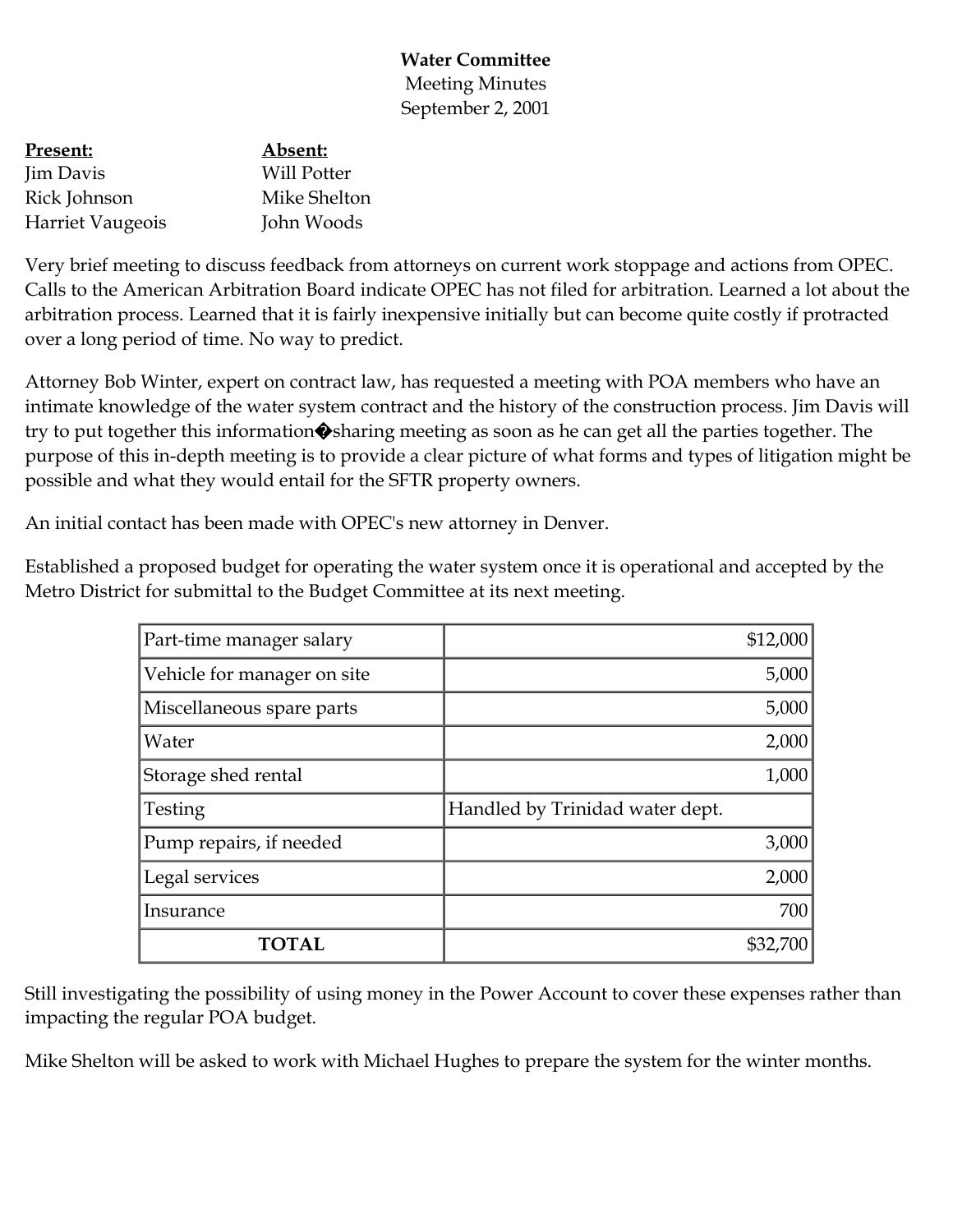**Water Committee** Meeting Minutes October 11, 2001

#### **Also Present:**

**Present:** Rick Johnson Jim Davis Will Potter Mike Shelton Harriet Vaugeois John Woods

Tom Stephens

This is a summary of two meetings of the Water Committee held on October 4th and October 11th, 2001.

The focus of the Committee for these meetings was on the preparation for and review of discussions with Robert Winter and John Mitchell, the attorneys representing the Ranch with regards to the water system and the OPEC contract.

The Committee agreed to draft a written communication to be posted on the Santa Fe Trail Ranch web site and be available as a hand-out at the October 19th town meeting and distributed with annual meeting minutes. This document is intended to clarify the current state of the project, remedies available for resolving the current stalemate with OPEC and cost estimates going forward. The goal is to have this information posted by Tuesday, October 16, 2001.

A number of assignments were made within the Committee in order to keep the project moving forward:

- Rick Johnson will confirm that Clyde Young will be present at the town meeting to address his assessment of the system as an outside water system engineer.
- Will Potter will confirm John Mitchell's appearance at the town meeting to speak about our legal options.
- Jim Davis will confirm that Rick Krone, with the firm of Grimshaw and Harring, will be available to discuss the importance of maintaining the integrity of our Metropolitan District and debt financing.
- Mike Shelton will take the responsibility of winterizing and securing the system.
- <sup>o</sup> Rick Johnson will contact POA Board candidates to update them on status of the water system.
- Jim Davis will prepare the initial draft of the communication piece and the Committee will approve this via e-mail on Monday, October 15th.
- In the absence of Rick Johnson in the coming weeks, Jim Davis will serve as Committee chair.

The next meeting of the Water Committee will be 4 p.m. on October 31, 2001 at Jim Davis' house.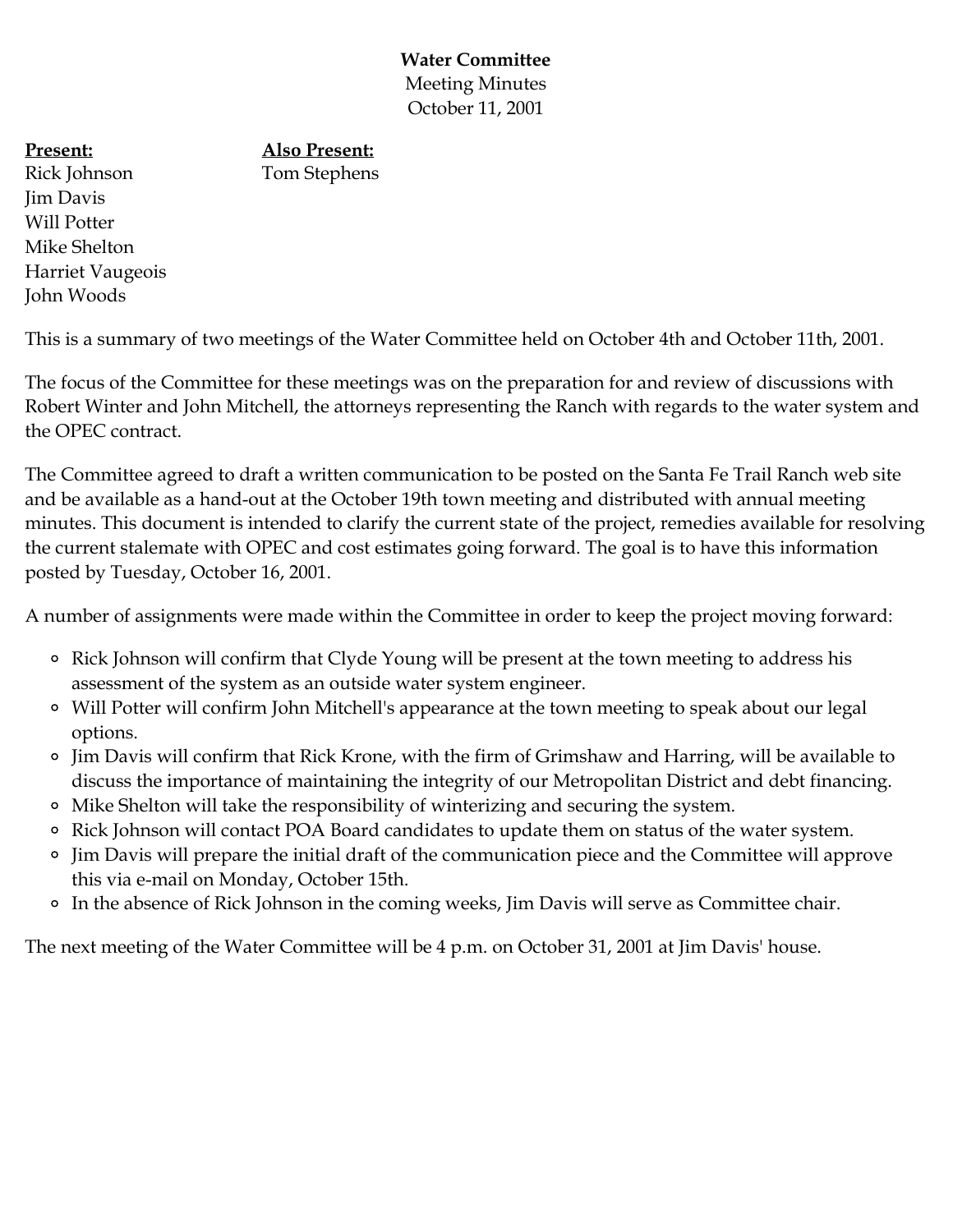# **Metropolitan District Water Committee Minutes for Meeting**

**October 31, 2001, 4pm Jim Davis' home**

**Members Present** Jim Davis Will Potter Mike Shelton Harriet Vaugeois John Woods

**Members Absent** Rick Johnson

Mr. Davis reported on progress toward accomplishing the System Completion Action Plan:

| <b>Action Plan</b>                                                                                                                                                                                                             | <b>Current Status</b>                                                                                                                                                                                                                                                                                                                                                                                                                                                                                                                                                                      |
|--------------------------------------------------------------------------------------------------------------------------------------------------------------------------------------------------------------------------------|--------------------------------------------------------------------------------------------------------------------------------------------------------------------------------------------------------------------------------------------------------------------------------------------------------------------------------------------------------------------------------------------------------------------------------------------------------------------------------------------------------------------------------------------------------------------------------------------|
| A. Immediately commence an independent<br>engineering evaluation of what is necessary to<br>complete the water system as is and bring it to<br>the point of operation                                                          | Clyde Young's contract for providing an outside<br>assessment of the water system will be confirmed at a<br>special meeting of the Metro Board Nov. 6 or Nov. 10<br>after proper public notice has been given.                                                                                                                                                                                                                                                                                                                                                                             |
| B. Based on the evaluation, recommendation and<br>specifications of the engineering company, obtain<br>bids from qualified contractors to complete the<br>work required and render the system<br>operational                   | Monday Nov. 5, Mr. Young will deliver to the Metro<br>Board 3 bids from different contractors for time and<br>material repairs and leak testing to the water system<br>which will also be discussed at the Board meeting.                                                                                                                                                                                                                                                                                                                                                                  |
| C. Make a determination of the total cost to<br>complete and test the system. Simultaneously<br>research all possible sources of funding for both<br>the completion work and subsequent litigation,<br>should it be warranted. | No concrete information available until Young<br>completes his assessment and leak testing has occurred,<br>but will use a ballpark figure of \$200,000 to research<br>sources of additional funds. John Woods and Jim Davis<br>will investigate the grant monies that might be<br>available as discussed by Mr. Young. Other funding<br>possibilities were discussed including short-term<br>interim bank loans and Metro District low interest<br>loans. After Mr. Young's hydraulic study and leak<br>testing has been completed, a more accurate budget can<br>be reported to the POA. |
| D. Develop a time table specific as to when work<br>shall be commenced and completion achieved<br>with the engineer and contractor chosen.                                                                                     | A discussion occurred about the committee's desire to<br>move this process forward as quickly as possible. Mr.<br>Young has stated that his assessment would take three<br>weeks to complete. A date of December 1 was thought<br>to be a best-case scenario for the commencement of leak<br>testing considering all of the above-mentioned<br>processes. Projected time table:<br>Nov. 5. - Contractor bids in                                                                                                                                                                            |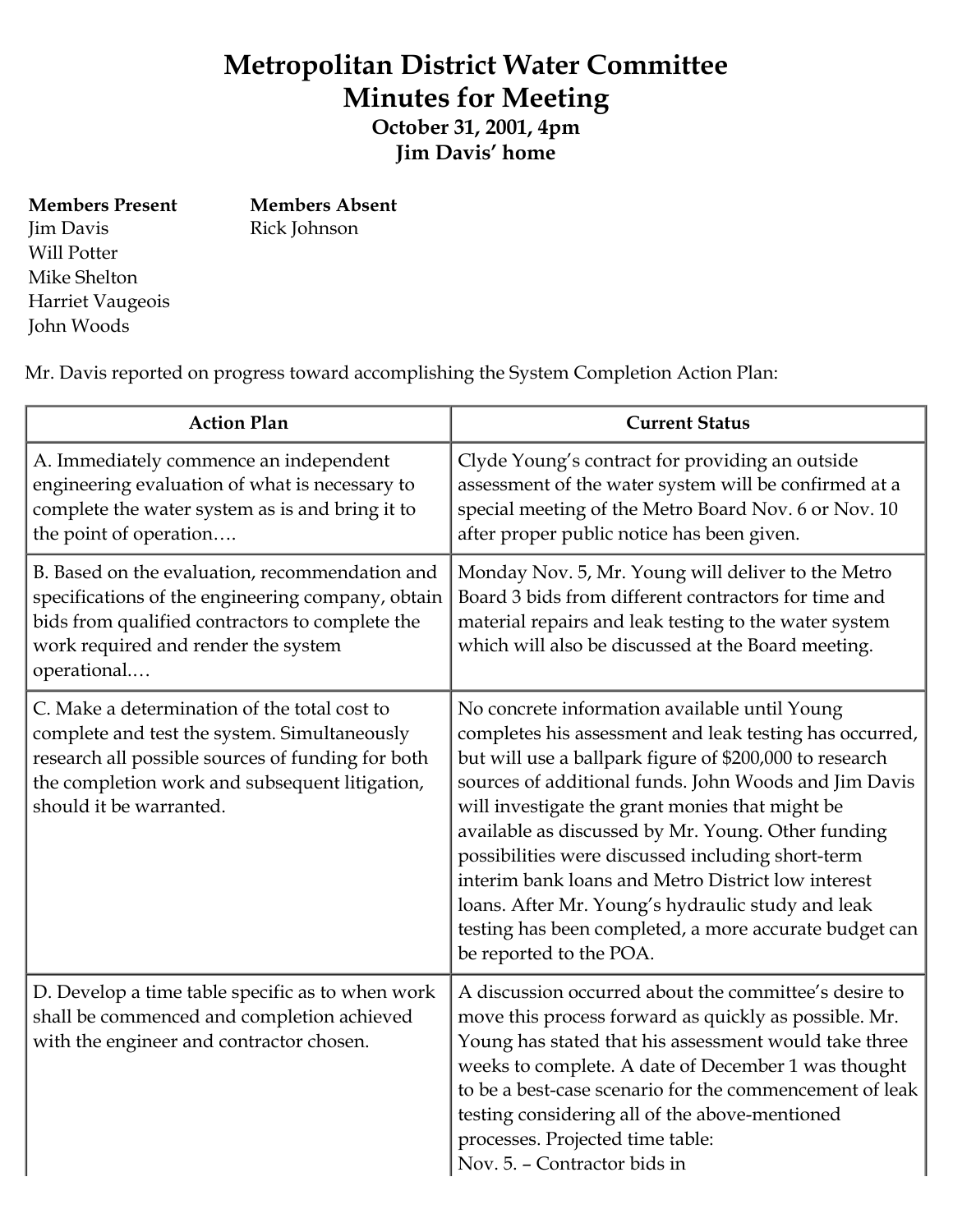|                                                                                                                                                                                                                                                                                                                                                                                                                                                                                                                                | Nov. 6 or 10 - Board meeting. contract awarded Young<br>& Assocs for system assessment, new contractor bid<br>accepted.<br>Nov. 12 - 30 Young performs assessment<br>Dec. 3 - Leak testing begins.<br>Dec. 11 - Estimate of add'l repairs possible.                                                                                                                                                                                                                                                                                                                        |
|--------------------------------------------------------------------------------------------------------------------------------------------------------------------------------------------------------------------------------------------------------------------------------------------------------------------------------------------------------------------------------------------------------------------------------------------------------------------------------------------------------------------------------|----------------------------------------------------------------------------------------------------------------------------------------------------------------------------------------------------------------------------------------------------------------------------------------------------------------------------------------------------------------------------------------------------------------------------------------------------------------------------------------------------------------------------------------------------------------------------|
| E. Notify the bonding company, OPEC and its<br>parent company, of our findings and intention to<br>proceed with completion of the project and to<br>give them a final opportunity to agree to perform<br>the balance of their responsibilities under the<br>existing contracts and bonds by the same specific<br>date.                                                                                                                                                                                                         | Immediately following the Nov. Metro Board meeting,<br>Davis will notify our attorneys. The attorneys will refile<br>our intentions to both OPEC and the bonding company<br>as to their failure to complete the water system and the<br>Board's decision to complete the system using Mr.<br>Young's company and the chosen contractor. The<br>expected dates for commencement of leak testing and<br>repairs will be cited, and OPEC will be given the option<br>of completing the system or reimbursing us for costs<br>involved. They will be given 10 days to respond. |
| F. Upon determination of whether or not the<br>bonding company and/or OPEC intend to fulfill<br>their respective responsibilities, either initiate a<br>completion agreement with them as an<br>addendum to the original contract or execute a<br>new contract with the chosen bidder to proceed.<br>initiate law suits against OPEC, its parent<br>company, the bonding company and any<br>contributing entities to protect the financial<br>investment of the property owners and recover<br>the costs incurred to complete. | No action at this time.                                                                                                                                                                                                                                                                                                                                                                                                                                                                                                                                                    |
| G. If a new contract is required, submit a<br>recommendation to the Metro. District of a plan<br>of financing for completing the project. The<br>Metro District will submit a proposal to the POA<br>Board, along with a request for a vote of the<br>membership, if required, for approval of the<br>plan.                                                                                                                                                                                                                    | No action at this time.                                                                                                                                                                                                                                                                                                                                                                                                                                                                                                                                                    |
| H. If the bonding company and/or OPEC decide<br>to carry out their responsibilities, the completion<br>agreement will commit them to the terms of the<br>original contracts and bonds and require<br>completion by a specified date.                                                                                                                                                                                                                                                                                           | No action at this time.                                                                                                                                                                                                                                                                                                                                                                                                                                                                                                                                                    |

## **Other business:**

Jim Davis reported that he has had two different discussions with Mr. Jaschke in the past two weeks. Mr. Jaschke reported that he will be of whatever assistance is necessary in our pursuit of a completed water system. Jaschke will work with Davis to complete all necessary State and Utilities Commission report forms.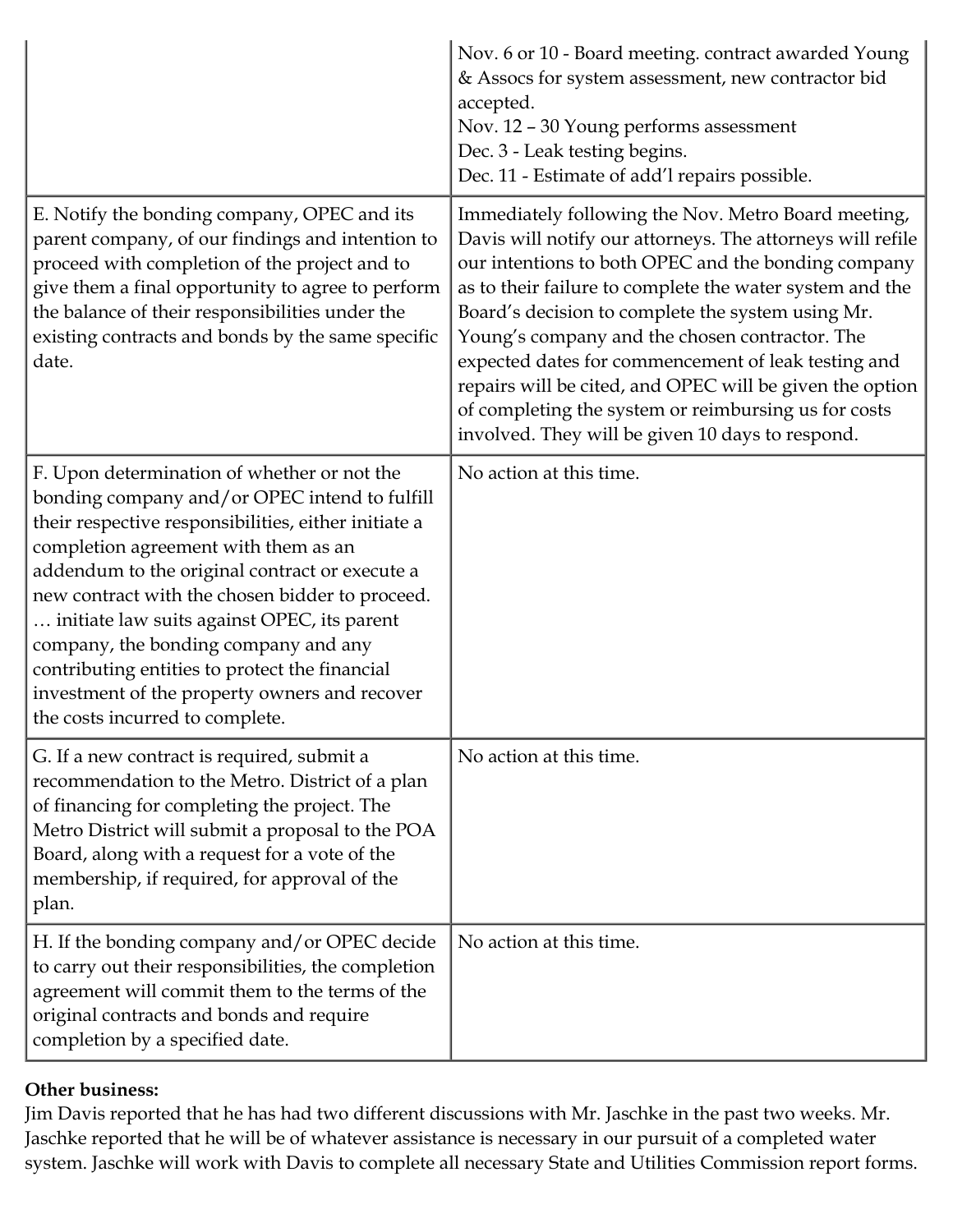In an effort to save some money, Jim Davis reported that he will talk to Quigley about changing the Metro Board's accounting reporting period from 30 days to quarterly.

#### **The next water committee meeting is set for Nov. 12th 4pm at Jim Davis' home.**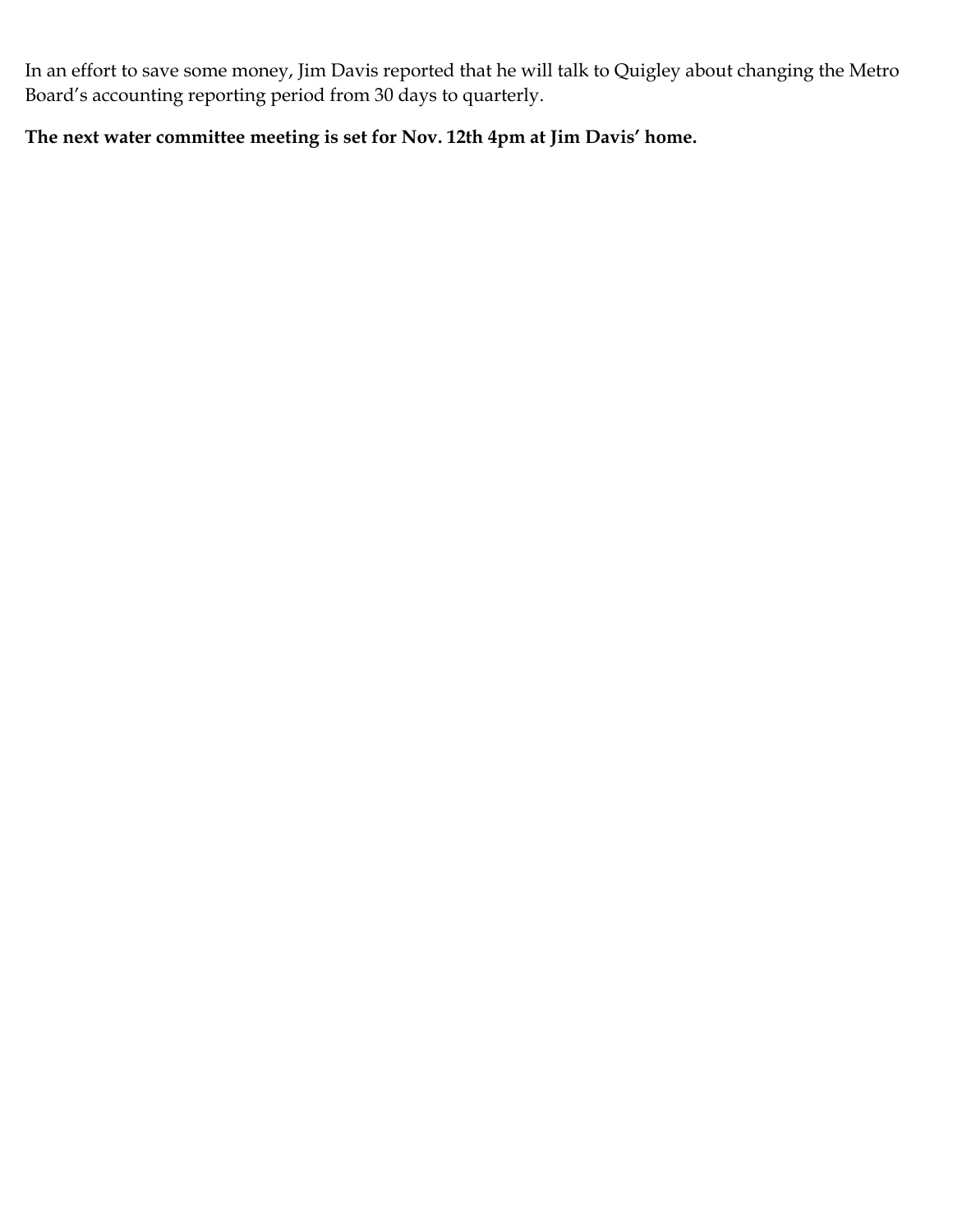# **Santa Fe Trail Ranch Metropolitan District Special Meeting Minutes November 10, 2001, 8:00 am Century Small Business Systems**

| <b>Members Present</b> | <b>Members Absent</b> | <b>Assistants</b> |
|------------------------|-----------------------|-------------------|
| Jim Davis              | Dave Schroepfer       | Gail Thomas       |
| Will Potter            |                       | Tina Woods        |
| Tom Stephens           | Accountant            |                   |
| John Woods             | <b>Bill Quigley</b>   |                   |

- 1. CALL TO ORDER- Jim Davis called the meeting order at 8:00 am.
- 2. PROOF OF NOTICE- Jim Davis gave proof of notice.
- 3. INTRODUCTION AND ROLL CALL � Board Members present: Jim Davis, Tom Stephens, John Woods, Will Potter. Board members absent: Dave Schroepfer. Guests present: Rick Johnson, Mike Shelton, Jerry Whitington, Bob Santoro, Rhonda Mundy, Bill Wenstrom, Harriet Vaugeois, June Stephens, Gene Talon, Michael Hughes, and Gail Thomas.
- 4. DETERMINATION OF QUORUM  $\bigcirc$  With all Board members present, except Dave Schroepfer, a quorum was established.
- 5. DISCLOSURE- POTENTIAL CONFLICT of INTEREST- At this time there is no potential conflict of interest.
- 6. PLAN of ACTION- Jim Davis spoke with the attorneys to make sure the Metro District is in line with the contract and the bond. The Metro Board needs to adopt a resolution for a plan of completion using identified contractors, engineers, and terms. No decision needs to be made now in choosing a contractor, the possible contractors only need to listed in the resolution at this time. The procedure is to have the resolution proceed today. They will notify OPEC and require a 10 day response time. If there is no response from OPEC , the Board will initiate Clyde Young for the engineering evaluation. Subsequent to that, will initiate the contract with the chosen contractor. Michael Hughes asked if OPEC would be given the opportunity to be the contractor once the engineering evaluation is complete. Jim Davis stated that OPEC and the bonding company must respond in the 10 day time frame or they will be notified the Board will be retaining other parties to complete this project. No contracts can be initiated until resolution drawn up and the 10 day response time has past.
- 7. CLYDE YOUNG- Mr. Young has proposed to do the engineering study for a fee of \$8,000. Mr. Young was recommended by the Colorado Rural Water Association. RG Consulting also placed a bid of \$25,000. The purpose of the study is to determine hydraulic accuracy of the system as it stands. Pressure calculations and distances between air reduction values will also be determined.

Discussion moved to the registration of the water system with the State. Vern Jaschke was involved with the Developer, Mr. Baldwin in regards to this issue. Mr. Jaschke stated that he had filed registration with the County Health Department, however, no documents have been found. New forms will be filed with the State. Mr. Jaschke will complete the new forms in conjunction with Clyde Young to ensure accuracy. Registration has be delayed due to a new requirement for a longer form that needs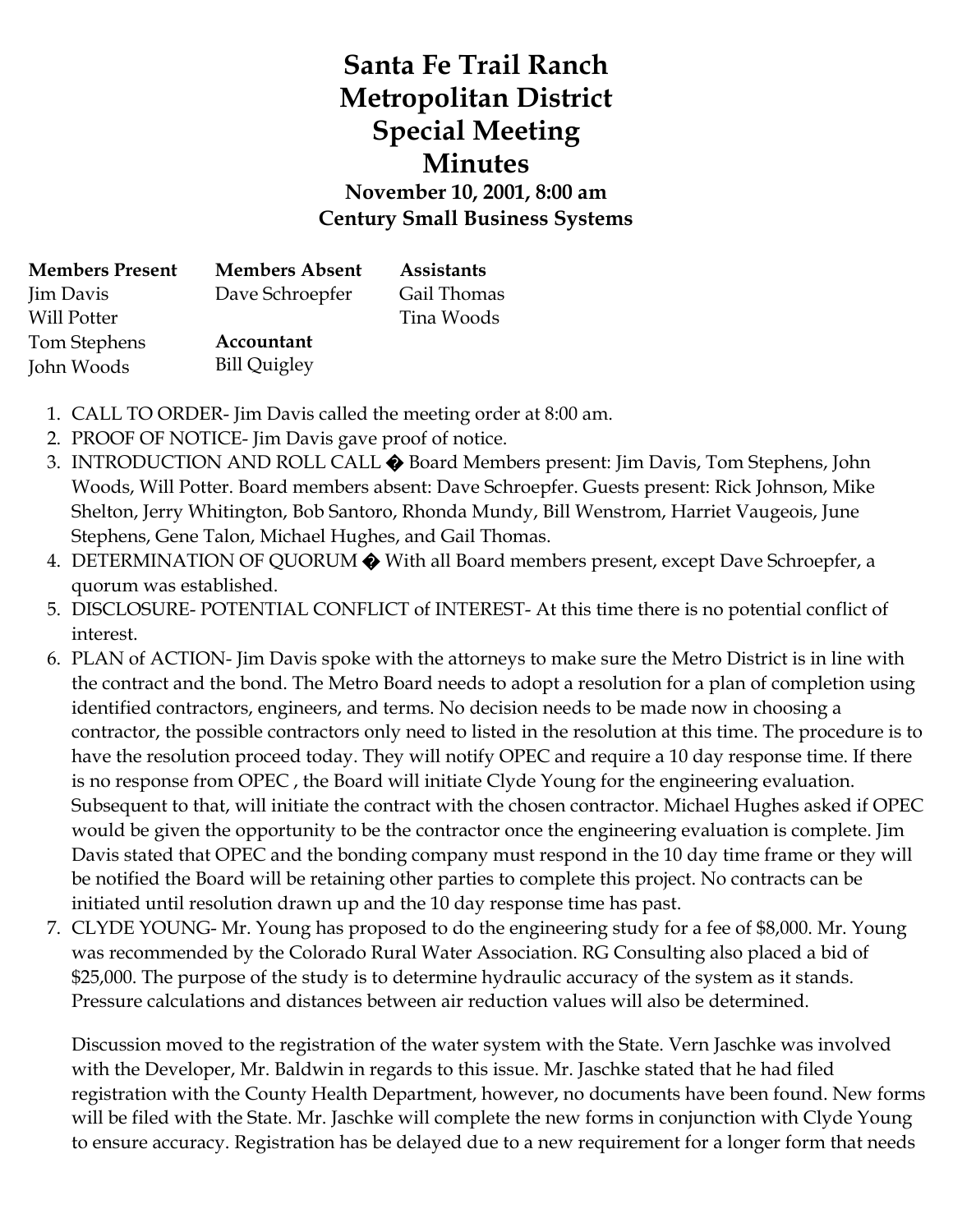to be completed.

Jim Davis has also spoken with Dave Knope, District Director of Colorado Public Haelth and Environment, Water Quality Control Division, about the use of cisterns for the water system. In the Water Service Agreement with the City, there can be no direct tap into the Ranch's main service lines. All water comes to the homes on the Ranch via the cisterns. There are advantages to this including: resdients will not be cut-off from the water supply in case repairs need to be done, residents will have water storage capacities, and the Ranch will have firefighting capabilities. Mr. Knope advised Jim on the need to educate residents about cistern usage. Residents should use up the water in the cisterns and shut off their water meters Should they be away for extended periods of time.

Along with registering the water system with the State, the Metro District will have a membership in the Utility Notification Center of Colorado ( Locator Service) at a cost of \$ 25.00. This will be done at the same time as registering with the State.

#### **Will Potter motioned for a resolution to hire Clyde Young to perform the engineering analysis if OPEC and the bonding company do not comply. John Woods seconded. No opposition. Motion passes.**

8. BIDS and CONTRACT AWARD - Clyde Young received three bids from contractors and has faxed them to Jim Davis. These are "time & materials" quotes which include: a 3 person crew, backhoe, leak testing equipment, and , if needed, barricades and traffic control. There are hourly rates for the crews and equipment. Materials is cost plus 15%. The Metro District would like to purchase the materials themselves to save sales tax. The range of bids for crew and equipment was between \$173  $\bigcirc$  182 per hour. At this time, the project is expected to take 200 hours to complete.

The question was raised concerning Clyde Young overseeing the project to keep costs in check. Jim Davis felt this would be possible for a fee. Other possible equipment needs could include trench boxes and chlorinating devices.

Another question was raised on how to evaluate the different contractors. Jim responded by saying the District would require them to bond their work, and will also check references. Jim reminded those present that these contractors are professionals that Mr. Young has worked with before. A performance clause will be included in the drafted contract.

#### **John Woods motioned to seek bids and award contract for completion of the water system should OPEC and the bonding not comply and award to the best bid. Tom Stephens seconded. No opposition. Motion passes.**

9. ATTORNEY SELECTION- Bob Winter is a Litigator in construction contract disputes. He is the Attorney who wrote the Letter of Notification to the bonding company stating the difficulties in getting the system completed. Bob Winter works with John Mitchell who has represented the POA in contract matters with the system with OPEC. Mr. Mitchell was a party to the negations of the contract, the final discussions of the contract, and the signing of the contract.

Members of the Water Committee meet with Bob Winter and John Mitchell in Denver before the Town and Annual Meetings presentations.

Bob Winter has done this type of litigation for many years, however, it is not known exactly what types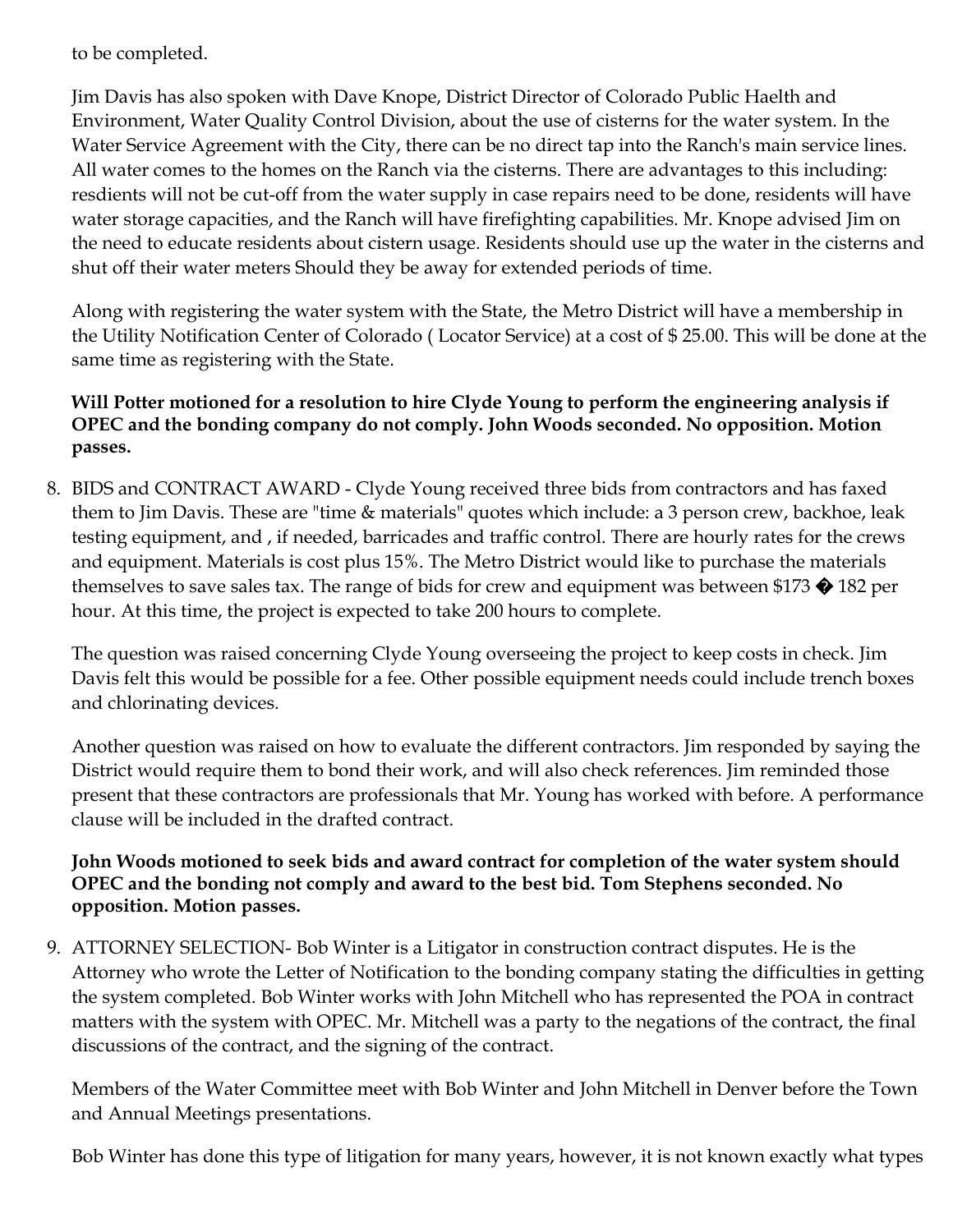of cases he has represented, whether it is homeowner verses contractor, contractor verses contractor, etc.. Jim feels this is a unique situation as it is a Special District. Jim also feels that it could be a waste of money to go into litigation and not win.

Jim has worked with Rick Krome, who did the legal work on the Metro District financing, he discussed with him the situation and asked him to come down and talk with the property owners as a third party expert in the ramifications of not maintaining the integrity of financing and the Metro District. Rick Krome passed this information on to Dick Harring. Mr. Harring has reviewed the contracts and has contacted Jim and said he would like to be considered as the Attorney for the District. He sent information to Jim on his background in litigating this type of work along with an engagement contract, should the District decided to hire him. He also sent a list of all the decisions he has had in this area. The list includes 59 cases which involved Special Districts or other governmental agencies.

Jim Davis will request similar information from Bob Winter. He will also request a detailed rate proposal from both Harring and Winter. Jim Davis will also talk to Dennis Malone and check his experience in these types of issues.

#### **Will Potter motioned to seek bids for legal representation against OPEC and the bonding company, if necessary, and accept the best bid. John Woods seconded. No opposition. Motion passes.**

10. FINANCING PLAN- John Mitchell performed a review of past history of the purchase agreement and subsequent notes for providing of utilities that accompanies the purchase of property on Santa Fe Trail Ranch to determine if it was possible to utilize the excess money in the power account to complete the water system. Mr. Mitchell says this can be done. There is currently about \$60,000 in the power account. These funds could be used minus the monies left to pay off balance to San Isabel Electric.

The immediate need funds could run \$8,000 for the engineering analysis, \$40,000 for leak testing and repairs, and \$15,000 for sanitization, for a total of \$63,000.

The District will bring this proposal to the SFTR Budget meeting on November 17, 2001 for the POA Board to make a decision at the December Board meeting.

There is also the possibly of pursuing State and Federal grant monies. John Woods has been doing some research on this. In his preliminary research there appears to funds available from the US Department of Agricultural. He has also contacted the local Council of Governments office for grant writing services and other help in this area. However, Mr. Woods has found that these types of agencies need to have more concrete information, like the engineering analysis, before any money allocation could be determined.

11. 2002 BUDGET FORMULATION- It is a requirement for the District to file a budget with the State. This budget is divided into two categories: general operating budget and debt service budget. This budget needs to reviewed at a public hearing by December 15, 2001. Budget needs to be filed with the State by December 31, 2001. Jim Davis will work with Bill Quigley to formulate budget and will get copies to the District Board for review before December 15th.

Discussion moved to questions concerning the Water Service Agreement and the time limit for hooking up to the system. It was determined that the limit was 10 years from the contract date which was September 1, 1998. The other question was whether or not the City could raise the tap fees. The answer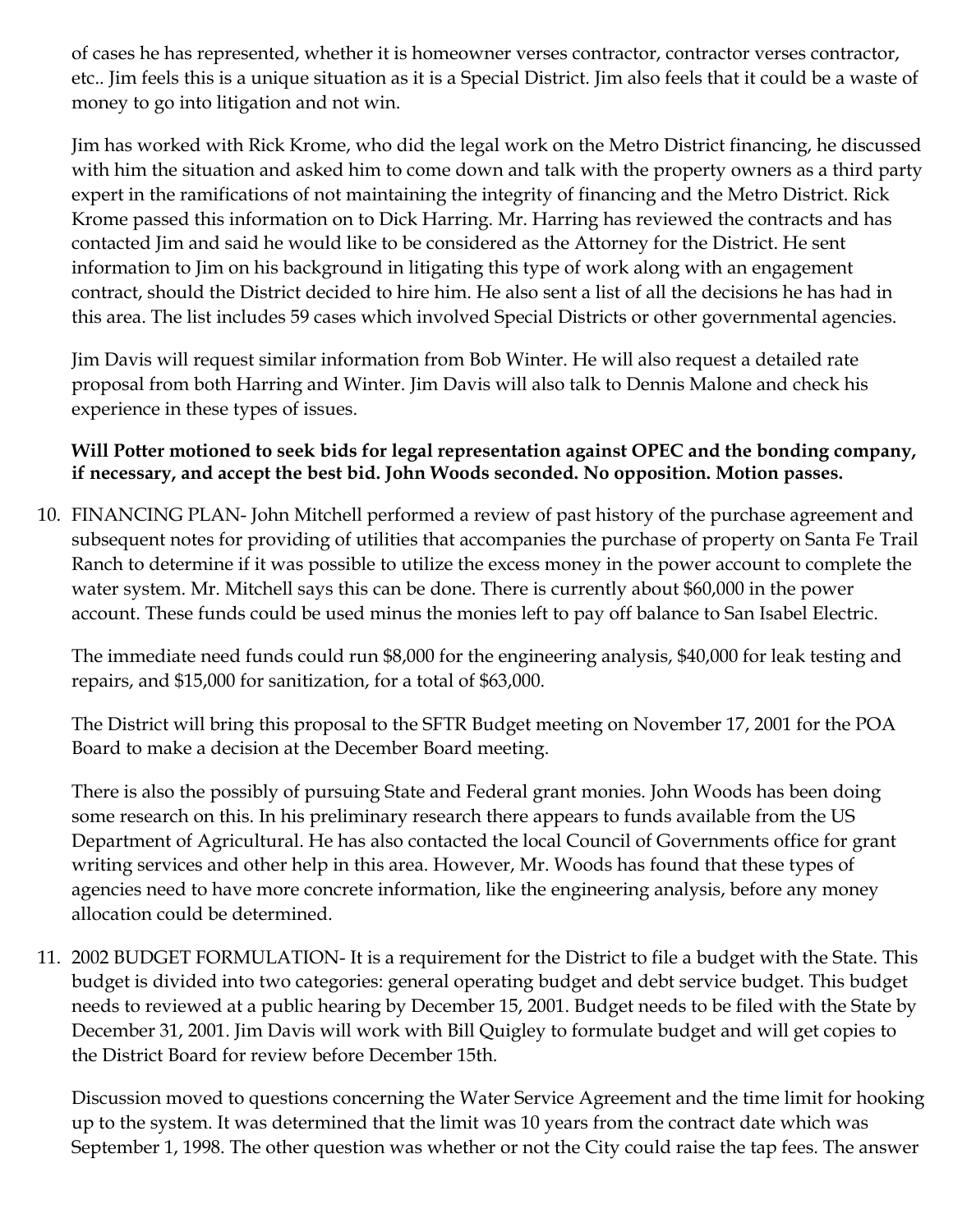to that was yes, however it would have to be by resolution and would effect every extraterritorial customer they have.

- 12. MAY 2002 ELECTION- Jim Davis, Will Potter, and Dave Schrepher's terms are up in May, 2002. Jim and Will plan to run again. It is not known if Dave will. Jim discussed an Election Seminar that will be held in Pueblo in December, 2001 at a cost of \$35.00 per person. Jim Davis and Tom Stephens will attend the seminar and report to the Board.
- 13. NEW BUSINESS
	- A. Sale of Water System- Jim Davis said there are possibly 2 people interested in purchasing the water system. However, this would need to be a joint decision between the SFTR POA and the Metro. At this time, however, it would not be logical to consider a sale until 2004. The reason for this is that a purchase prior to the first call date on the bonds would render the bonds taxable and the interest rate would go from 5.75% to 11%. However, the system could be leased until that time and then purchased in 2004.

There was much discussion on the maintenance of the system. Jim Davis will contact Clyde Young to give a cost estimate on preparing an operating and maintenance manual.

Jim Davis asked those present if they wished him to pursue offers regarding the purchase of the system. Will Potter stated that the District should not actively pursue, but should consider any offers that come up.

- 14. OTHER- Bill Wenstrom had requested copies of the Metro District by-laws. Jim Davis explained that as a governmental body, the District does not have by-laws. The District operates on a Service Plan and is guided by State statues. Jim has a book called " Special District Board Member Manual". He will make copies for all those interested in receiving it.
- 15. ADJORNMENT- **Will Potter moved to adjourn the meeting at 9:55 am. Tom Stephens seconded. No opposition. Motion passes.**

Reviewed by Jim Davis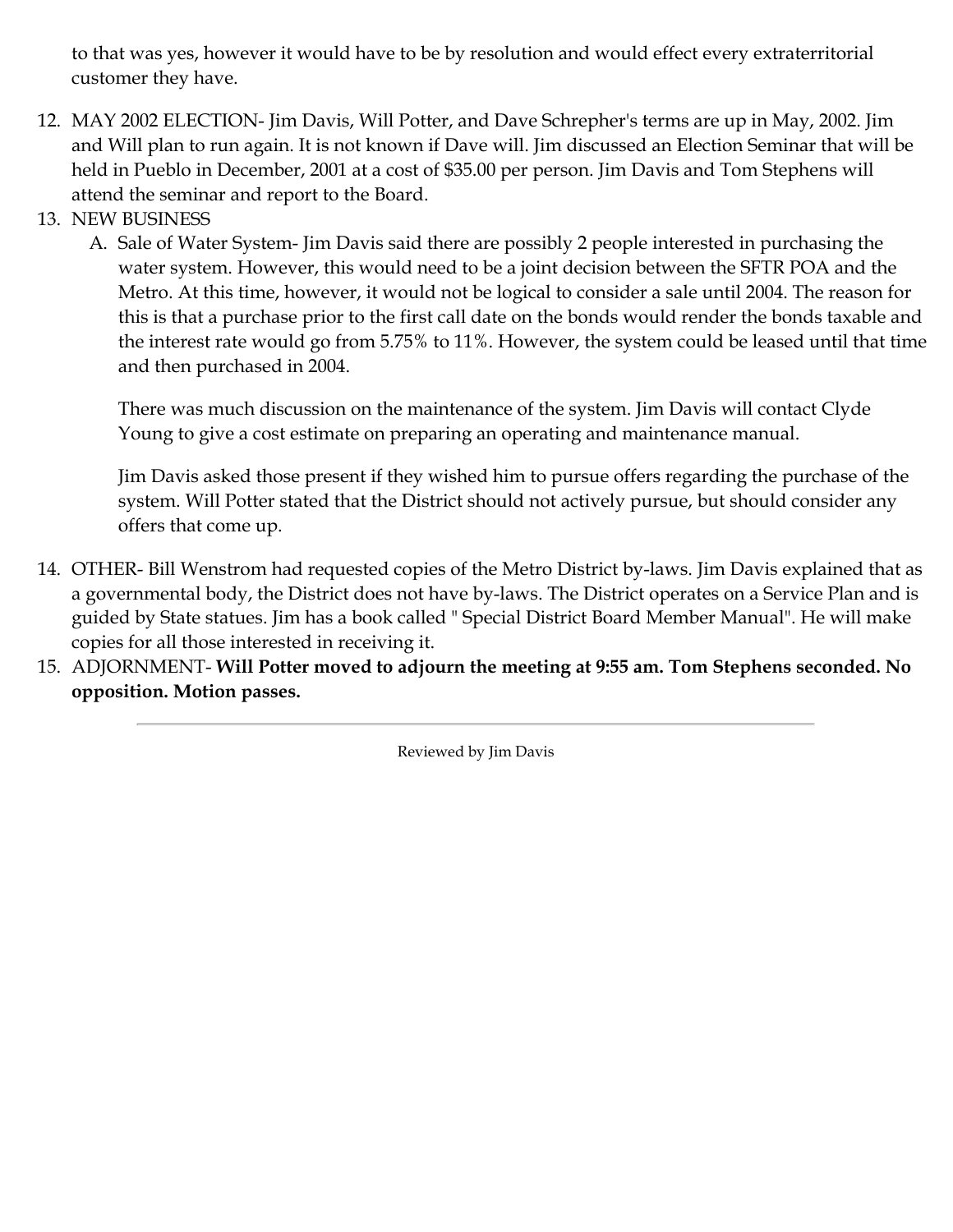# **Metropolitan District Water Committee Minutes for Meeting**

**November 12, 2001, 4pm Jim Davis' home**

#### **Members Present**

Jim Davis Rick Johnson Will Potter Mike Shelton Harriet Vaugeois John Woods

Committee members reported on progress toward accomplishing the System Completion Action Plan:

| <b>Action Plan</b>                                                                                                                                                                                                             | <b>Current Status</b>                                                                                                                                                                                                                                                                                                                                                                                                                                                                                                                                            |
|--------------------------------------------------------------------------------------------------------------------------------------------------------------------------------------------------------------------------------|------------------------------------------------------------------------------------------------------------------------------------------------------------------------------------------------------------------------------------------------------------------------------------------------------------------------------------------------------------------------------------------------------------------------------------------------------------------------------------------------------------------------------------------------------------------|
| A. Immediately commence an independent<br>engineering evaluation of what is necessary to<br>complete the water system as is and bring it to the<br>point of operation.                                                         | At its meeting on Sat., Nov. 10, the Metro District<br>Board passed a resolution to hire Clyde Young for the<br>water system assessment if OPEC and its bonding<br>company fail to respond to the notification letter of<br>the Board's intention to complete the system.                                                                                                                                                                                                                                                                                        |
| B. Based on the evaluation, recommendation and<br>specifications of the engineering company, obtain<br>bids from qualified contractors to complete the<br>work required and render the system<br>operational.                  | Bids for Time and Materials have been received from<br>the following contractors. If OPEC and its bonding<br>company fail to respond, the Metro Board will sign a<br>contract with the best bid for completing the system.<br>Spaccamonti Excavating Inc. of Pueblo<br>K.R. Swerdfeger Construction, Inc. of Denver West,<br>Pueblo, and Albuquerque<br>Pate Construction Co., specialists in underground<br>systems, of Pueblo West.                                                                                                                            |
| C. Make a determination of the total cost to<br>complete and test the system. Simultaneously<br>research all possible sources of funding for both<br>the completion work and subsequent litigation,<br>should it be warranted. | No concrete information available until Young<br>completes his assessment and leak testing has<br>occurred, but will use a ballpark figure of \$200,000 to<br>research sources of additional funds. John Woods<br>reported on his research into appropriate grants for<br>special district water systems. He is working with<br>grant writer Carrie Gabrielson and meeting with TSJC<br>Grant Writer instructor Mimi Zapanti. After Mr.<br>Young's hydraulic study and leak testing has been<br>completed, a more accurate budget can be reported to<br>the POA. |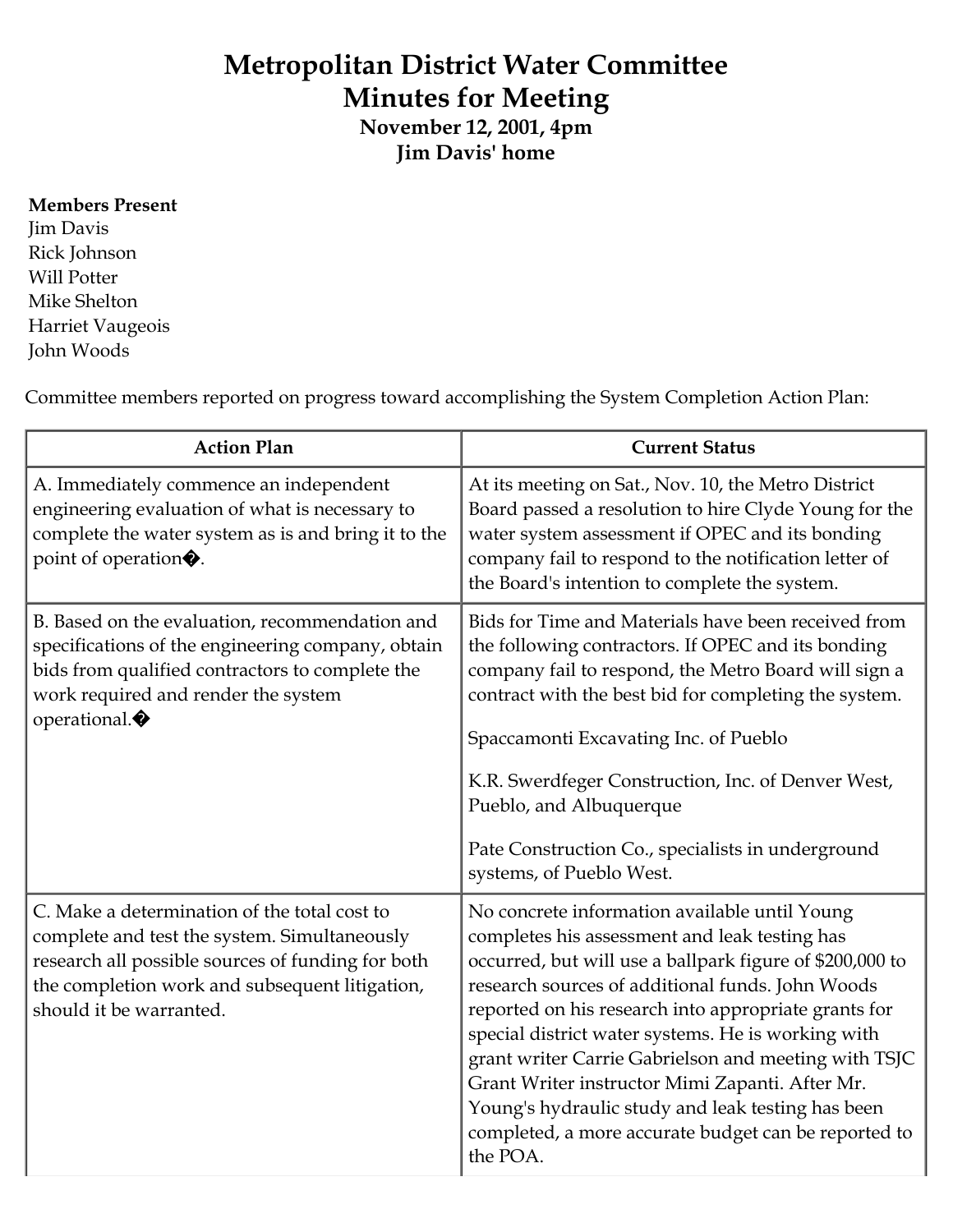| D. Develop a time table specific as to when work<br>shall be commenced and completion achieved<br>with the engineer and contractor chosen.                                                                                                                                                                                                                                                                                                                                                                                                  | At its recent meeting, the Metro Board officially<br>approved all aspects of this Action Plan.<br>Nov. 14. $\bullet$ Attorney Bob Winter will mail a letter of<br>intention to OPEC and its bonding company with a 7-<br>day from date of receipt response deadline.<br>Approx. Nov. 22 ♦ Start final negotiations with OPEC<br>or sign contract with Clyde Young.<br>Approx. Nov. 22 ♦ Dec. 21 - Young performs<br>assessment<br>Jan. 1 - Leak testing begins. |
|---------------------------------------------------------------------------------------------------------------------------------------------------------------------------------------------------------------------------------------------------------------------------------------------------------------------------------------------------------------------------------------------------------------------------------------------------------------------------------------------------------------------------------------------|-----------------------------------------------------------------------------------------------------------------------------------------------------------------------------------------------------------------------------------------------------------------------------------------------------------------------------------------------------------------------------------------------------------------------------------------------------------------|
|                                                                                                                                                                                                                                                                                                                                                                                                                                                                                                                                             | Jan 21 - Estimate of add'l repairs possible.                                                                                                                                                                                                                                                                                                                                                                                                                    |
| E. Notify the bonding company, OPEC and its<br>parent company, of our findings and intention to<br>proceed with completion of the project and to give<br>them a final opportunity to agree to perform the<br>balance of their responsibilities under the existing<br>contracts and bonds by the same specific date.                                                                                                                                                                                                                         | See above timetable. Letter sent by registered mail<br>Nov. 14.                                                                                                                                                                                                                                                                                                                                                                                                 |
| F. Upon determination of whether or not the<br>bonding company and/or OPEC intend to fulfill<br>their respective responsibilities, either initiate a<br>completion agreement with them as an addendum<br>to the original contract or execute a new contract<br>with the chosen bidder to proceed. $\blacklozenge$ initiate law<br>suits against OPEC, its parent company, the<br>bonding company and any contributing entities to<br>protect the financial investment of the property<br>owners and recover the costs incurred to complete. | Decision available by approximately Nov. 22.                                                                                                                                                                                                                                                                                                                                                                                                                    |
| G. If a new contract is required, submit a<br>recommendation to the Metro. District of a plan of<br>financing for completing the project. The Metro<br>District will submit a proposal to the POA Board,<br>along with a request for a vote of the membership,<br>if required, for approval of the plan.                                                                                                                                                                                                                                    | No action at this time.                                                                                                                                                                                                                                                                                                                                                                                                                                         |
| H. If the bonding company and/or OPEC decide<br>to carry out their responsibilities, the completion<br>agreement will commit them to the terms of the<br>original contracts and bonds and require<br>completion by a specified date.                                                                                                                                                                                                                                                                                                        | Decision available soon after Nov. 22.                                                                                                                                                                                                                                                                                                                                                                                                                          |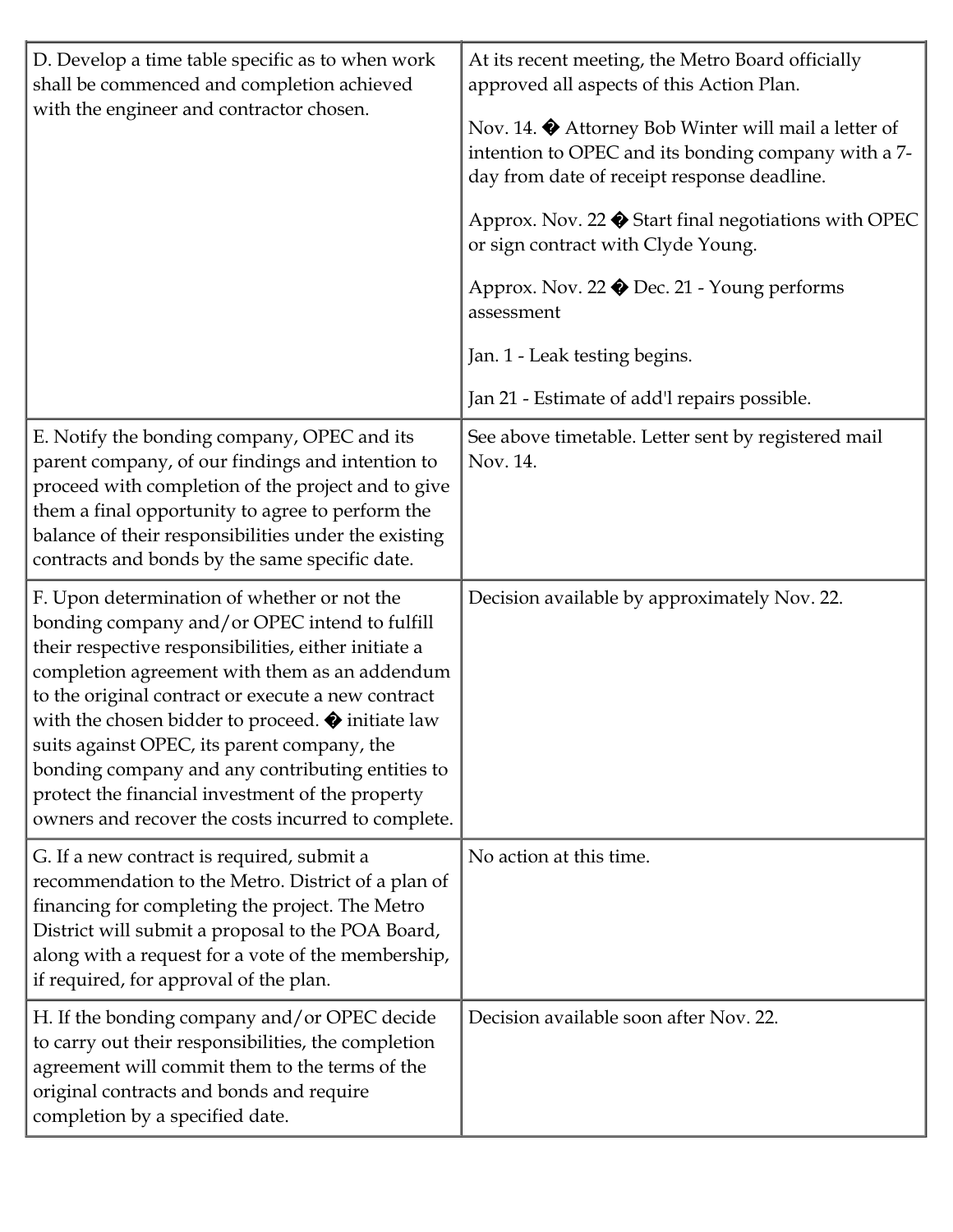#### **Other business:**

Jim Davis reported that he has received the transcript from the Oct. 19 POA Town Hall Meeting. He and Water Committee members are proofreading the 84-page transcript that will be available for all property owners via the SFTR Website.

The procedure for addressing property owners who are 6 months in arrears of paying their monthly bond payments will follow current practice, which is to place a lien on property and then call for foreclosure if payments are not made current. If the problem continues, the Metro Board will turn the outstanding amounts over to the county to be added to owner Property Tax bills.

Engineer Vern Jaschke is currently completing all State forms for registration of the SFTR Metro Water System. Jaschke continues to affirm his willingness to spend whatever time is needed to assist a supplemental engineer and a new contractor if used to complete the system.

We now have credentials from two law firms to help the choice of counsel for a potential lawsuit against OPEC and its bonding company.

**The next water committee meeting is set for Mon., Nov. 26, 4 pm at Jim Davis'.**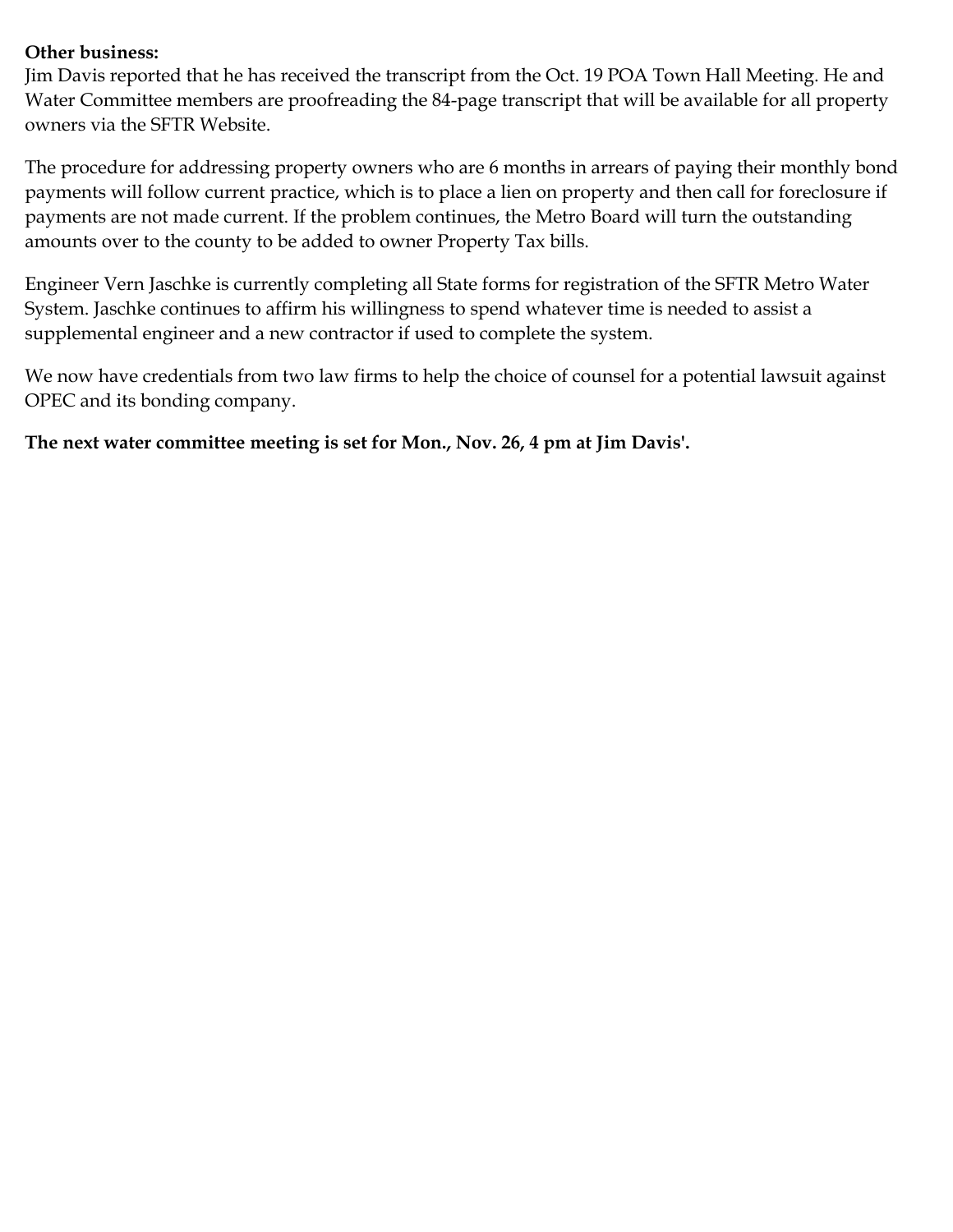**Water Committee** Meeting Minutes November 28, 2001

#### **Present:**

Rick Johnson Jim Davis Will Potter Mike Shelton Harriet Vaugeois John Woods

#### 1. **Legal Review:**

Bob Winter sent a second notification to the bonding company and OPEC of our intention to contract with Clyde Young Company and choose another contractor to complete the system if they did not assume their responsibilities by a date specific. OPEC has not responded, but in a letter dated November 15, the bonding company did respond requesting specific information, which we and Winter's office are providing, to assist them in their investigation of the matter. They will also want to see the report from Clyde Young, which we believe will eliminate the OPEC contention that faulty engineering and time lapse is their "out". Mr. Winter has talked to the bonding company and in his response is stating that we will allow them a time (brief) to review the information before signing with a new contractor.

## 2. **Clyde Young:**

Clyde Young has been asked to send us a new contract for his services for us to sign. We expect to receive it by Dec. 1. We have also asked him for two other proposals. One is for acting as our "inspector" when OPEC or another contractor completes the work and the second is for preparing a operating and maintenance manual to use going forward. Clyde Young has received an additional bid from a Trinidad area contractor with water system construction and sanitization experience that has the equipment and experience. We will evaluate that bid, especially in light of the economy of it being local.

## 3. **Water System Registration:**

On Friday, Nov. 30, Jim Davis, John Woods, Tom Stephens and Vern Jaschke are going to Pueblo to meet the State of Colorado Department of Health and Water Quality to go over the registration of our water system so that we make sure nothing is missed.

# 4. **Winterization of system:**

Mike Shelton reported that he had completed the work, but expressed a concern that additional heaters may be needed. Those assigned to monitor the exposed pump stations reported that during the recent cold spell, the pumps warm when checked. It was decided that we would add our extra heaters to be safe. It was also decided that Clyde Young will review this aspect also.

## 5. **Disposition of Legal Bills:**

It was determined appropriate to add any legal bills paid or accrued that were or are generated by OPEC's refusal to complete their work to the receivable we are due from them.

## 6. **Letter of Request to POA:**

The Metro District Board will present a letter requesting transfer of the funds in the POA power account for use in paying for the services of Clyde Young company, for the cost of a new contractor to complete the work if OPEC has to be replaced and to initiate litigation to recover the expenses of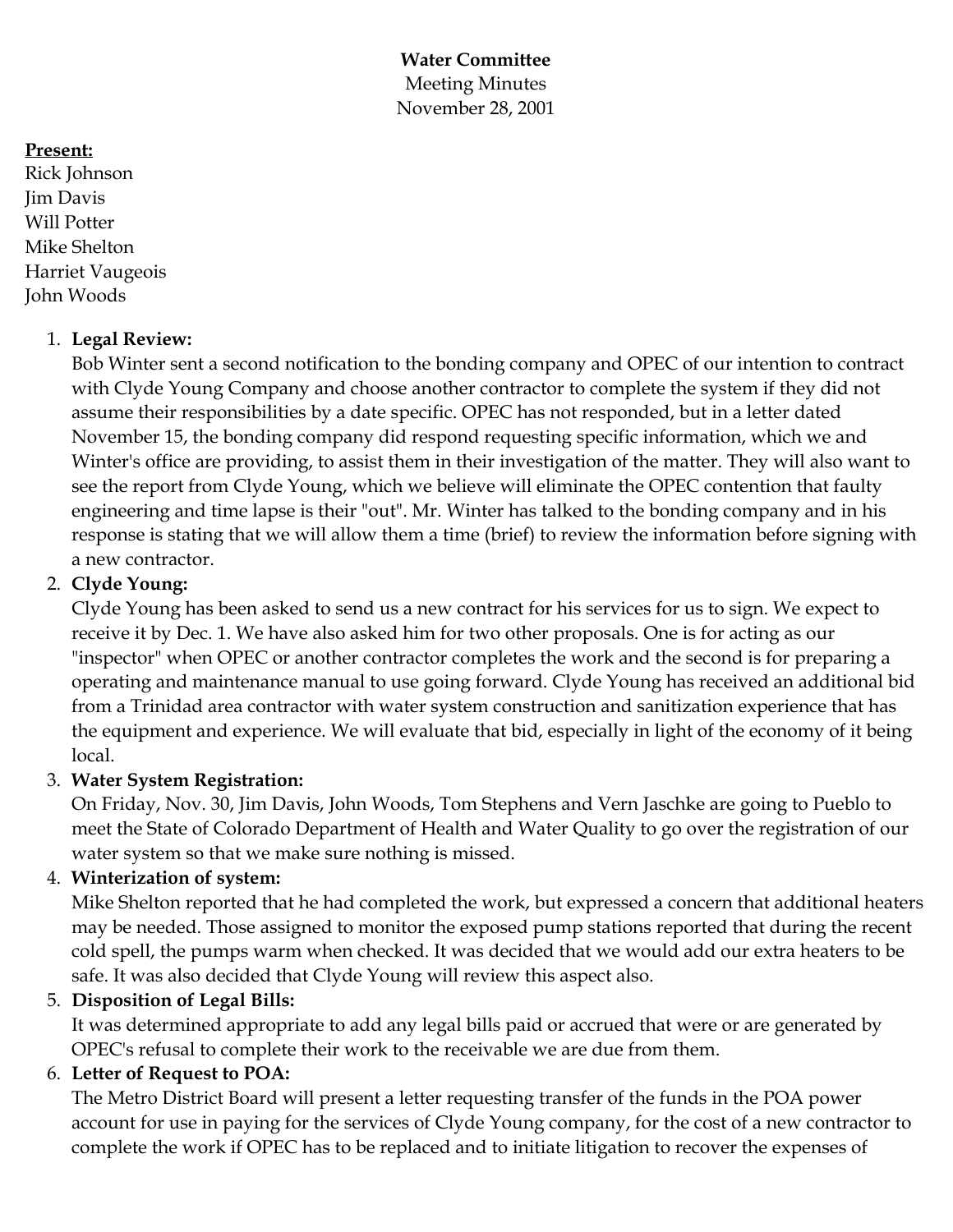completion, if it is necessary to file suit.

## 7. **Grants and Loans:**

John Woods has done extensive research on the avaiability of these resources to the project and has been in communication with the Office of Rural Development as well as the Council of Governments which both have offered their assistance. John has also been in touch with the Rural Development Office on the State level. Each of these entities have informed us that we need to have our engineering study completed and available to them before we can apply and process paperwork.

## 8. **Storage Unit:**

John Woods pointed out that the company we rent the storage from had stated that after two years they would apply half the rent paid towards purchase. John will contact them to confirm the terms and determine if it can be purchased as "used" at a depreciated price.

## 9. **Quigley Meeting:**

John Woods, Jim Davis and Will Potter will meet with Bill Quigley on Tuesday, Dec. 4, to compile the financial information requested by the bonding company and get it to Mr. Winter to send to them.

The next meeting of the Water Committee will be 4 p.m. on December 4, 2001 at Jim Davis' house.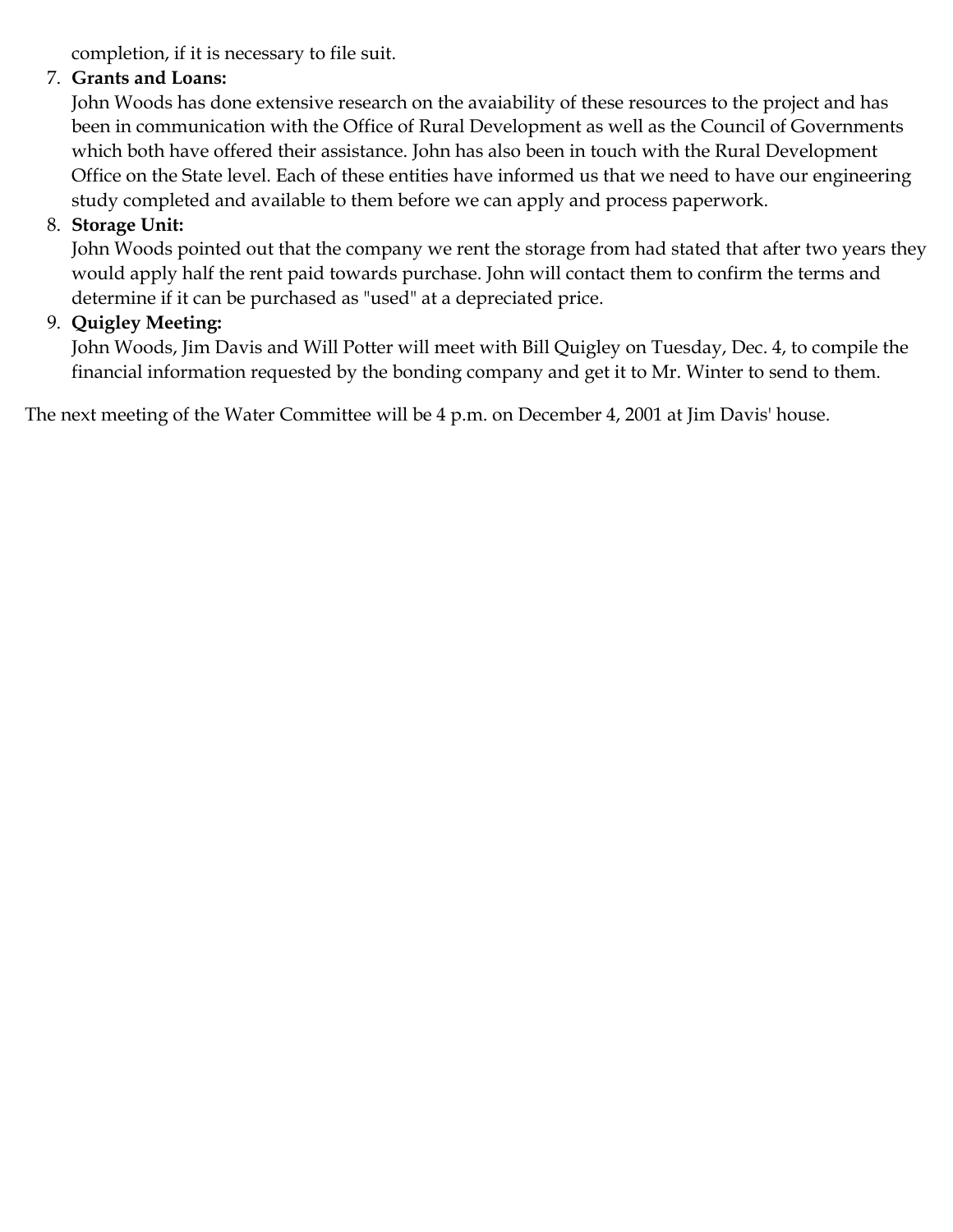**Water Committee** Meeting Minutes December 4, 2001

#### **Present:**

Jim Davis Will Potter Mike Shelton Harriet Vaugeois John Woods

#### 1. **Engineer's Contracts:**

Clyde Young Company has submitted three contracts to the Metro District and Water Committee. The first is for the engineering evaluation of the system, which will set forth the work to complete the system and get it operational. It is consistent with the proposal they made to us in August of this year, not to exceed \$8450.00. The Committee asked to have two parts of the contract clarified and recommended that it be signed thereafter. Mr. Young stated he is prepared to start immediately, so his report will be available around Christmas. The second contract was his proposal to act as supervisor/examiner over the completion work as it is being done. The Committee will consider that contract further at its next meeting. The third contract is a proposal to create an "operation and maintenance" manual for the system, (except for the water pump operation aspect), when it is operational. The Committee will consider that proposal at its next meeting also.

#### 2. **State Department of Health Meeting:**

On Friday, November 30, a meeting was held in the Pueblo office of the State Department of Health and Water Quality for Southern Colorado and it's Director, David Knope. Jim Davis, Tom Stephens, John Woods and Verne Jaschke attended. At the meeting, the State outlined the require- ments to register our water system and we updated them on the history and status of our system, the conduct of OPEC and our plan for completion going forward. The Director has spoken with Clyde Young Company and the Colorado Rural Water Association, in addition to the information we have provided. The Director offered his assistance in getting our system registered. Verne Jaschke is completing the engineering section, the Metro District is completing the financial section, and Clyde Young will be adding his report. We will be a "Small Water Service" provider and will have to have a Class D certified water quality tester designated. Members of the Committee are seeking an outside source for this requirement. The State, which has a concern over the use of cisterns in water systems like ours, is going to work with us to help us preserve the intent and valus of our design, while addressing safety concerns to their satisfaction.

## 3. **OPEC Account Reconciliation:**

On Tuesday, December 4, a meeting was held at Bill Quigley's office to assemble the financial information requested by the bonding company in their recent letter to Attorney Bob Winter. Jim Davis, Will Potter and John Woods attended. The information was put together and forwarded that day, by mail, to Mr. Winter.

## 4. **Use of Water From Flushed Hydrants:**

The Committee discussed the fact that there may be a valuable use for the water that will be required to be flushed from hydrants periodically at various area fo the Ranch. Evidentally, at a POA meeting, the idea was brought forth that that water, when mixed with a chemical, could be very effective in suppressing dust on our roads in dry weather. The Committee felt it would be an excellent use of that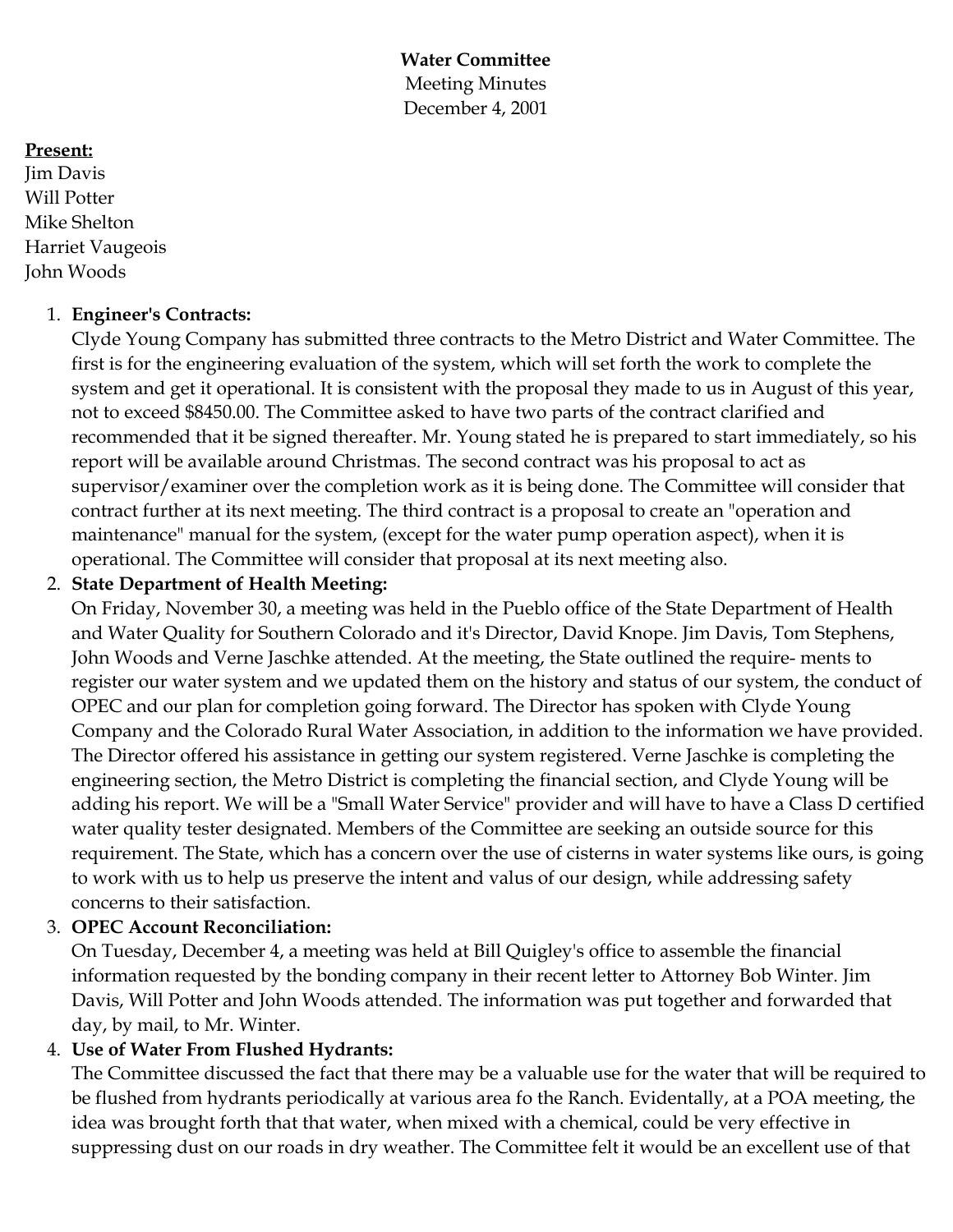water and will explore with area contractors, just how that is done and what would be required to do it.

# 5. **Next Meeting:**

The Committee set the next meeting for Thursday, December 27, at 4pm at Jim Davis' house. It is hoped that a report, complete or near complete, will be available from Clyde Young and the results of the Metro District's request to the POA Board will have been determined.